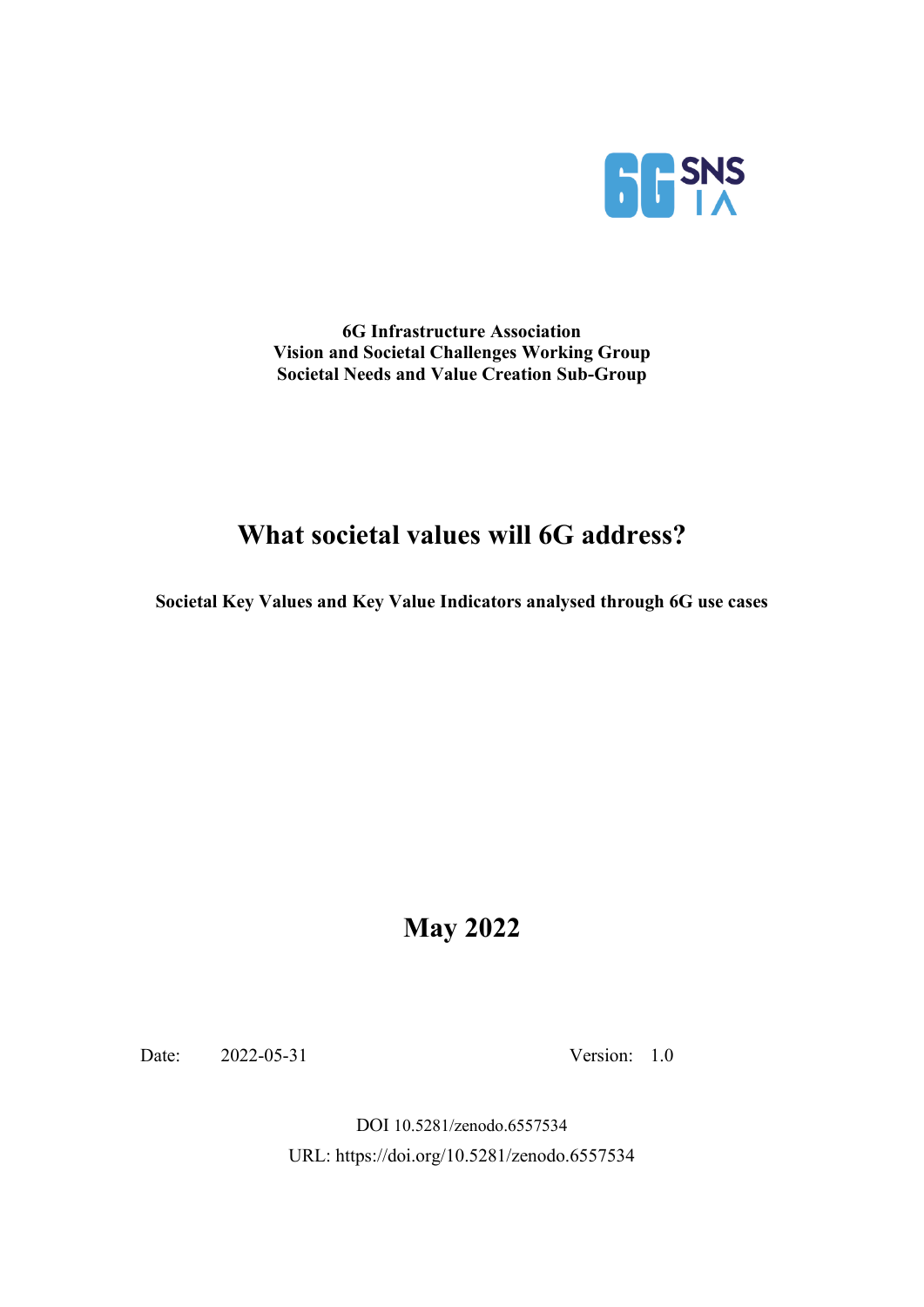#### **Abstract**

As we now embark on 6G development it is important that outstanding societal challenges are considered, and that value creation is ensured. This White Paper outlines how a technology development driven from the perspective of societal values can complement the usual performance-driven perspective. A set of use case areas, representing new possibilities in 6G, are identified from published sources mainly from EU funded ICT-52 research projects. These use case areas are then analysed with respect to societal key values that can be impacted by future technology developments. This entails defining Key Value Indicators (KVIs) that can be used for monitoring and validating the impact on key societal values, and vice versa, for studying how societal Key Values can be enabled by impacting the technology development in certain directions.

We find that the studied use case areas can indeed be connected to societal key values that can be enabled by future 6G networks, and that it is possible to define KVIs to estimate this value impact. We propose a continued development of this analysis involving relevant subject matter experts and the application of this analysis on upcoming 6G research projects.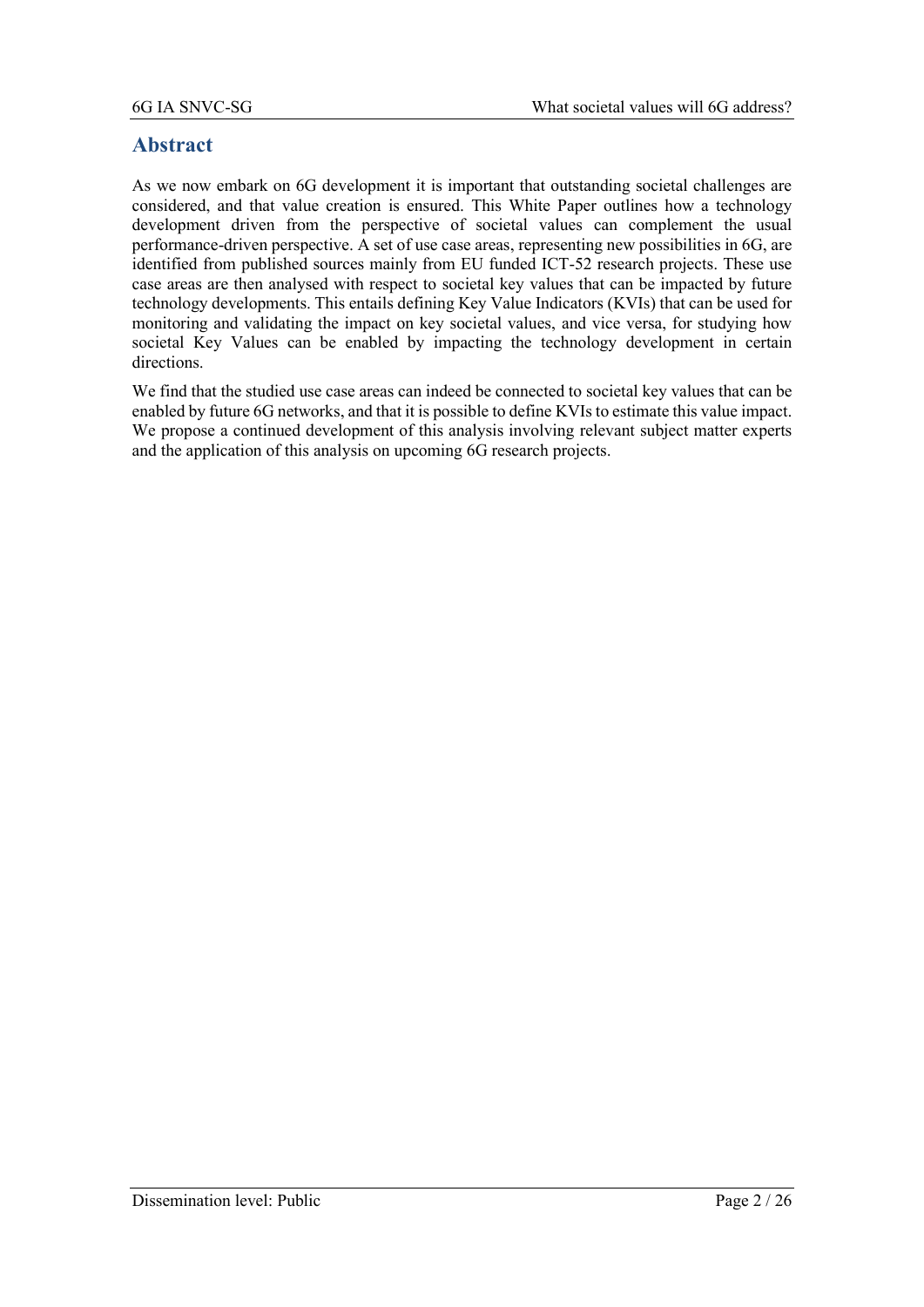#### **Executive summary**

In this paper, a societal value-driven approach to technology development building on the concept of KVIs is outlined, which complements the current performance-based approach using KPIs. KVIs are indications of a relevant societal KV that can be enabled or is in some way impacted by future technology, specifically the novel services of 6G.

6G is set to support various novel as well as evolved use cases and application domains that shall meet important societal needs and create value in multiple ways. New interactions will be made possible, between humans and machines, which are expected to benefit citizens, societies, and industries. These benefits are to be maximised, and at the same time risks are to be monitored and mitigated.

Using KVIs when developing 6G serves two purposes:

- to demonstrate and validate that 6G would contribute to meeting societal needs, and
- to impact technology development in a value-benefitting direction.

A KVI analysis which can be used as a framework for including value concerns into the technology development has been outlined, and a first evaluation that can serve as starting point has been made. The proposed KVI analysis should preferably involve relevant experts for relevant formulation and evaluation of KVIs. This is especially important to avoid inflation of societal value terms, which would lead the industry into a sort of unwanted "value-washing".

Observing the use cases described and beyond, including reference projects and undertakings, it becomes a well recognisable trend that the aim for offering sustainable services within European cities and metropolitan regions is being recognised by most relevant stakeholders, and simultaneously the needed systematic approach is not yet existing. This White Paper aims to fill that gap with a toolkit for use case assessment in terms of added value and feasibility. Especially applying the KVIs as a method for deep understanding of novel technology-based solutions aimed at citizens' needs, having been served until now by applying old-fashioned and less resource efficient methods, is a helpful methodology the current publication is aiming to transfer to a broad public.

The framework for defining value creation and increase within the context of 6G integration and operation in the field of smart services in cities and metropolitan areas, elaborated here, is to be tested and applied in future strategic and applied research undertakings. This White Paper is presented as a trigger and invitation for further discussions and collaboration to improve this analysis. The framework and methodology are also relevant for evolved 5G, and interaction and results transfer between the more near term (higher TRL) and the long term (lower TRL) analysis can be considered.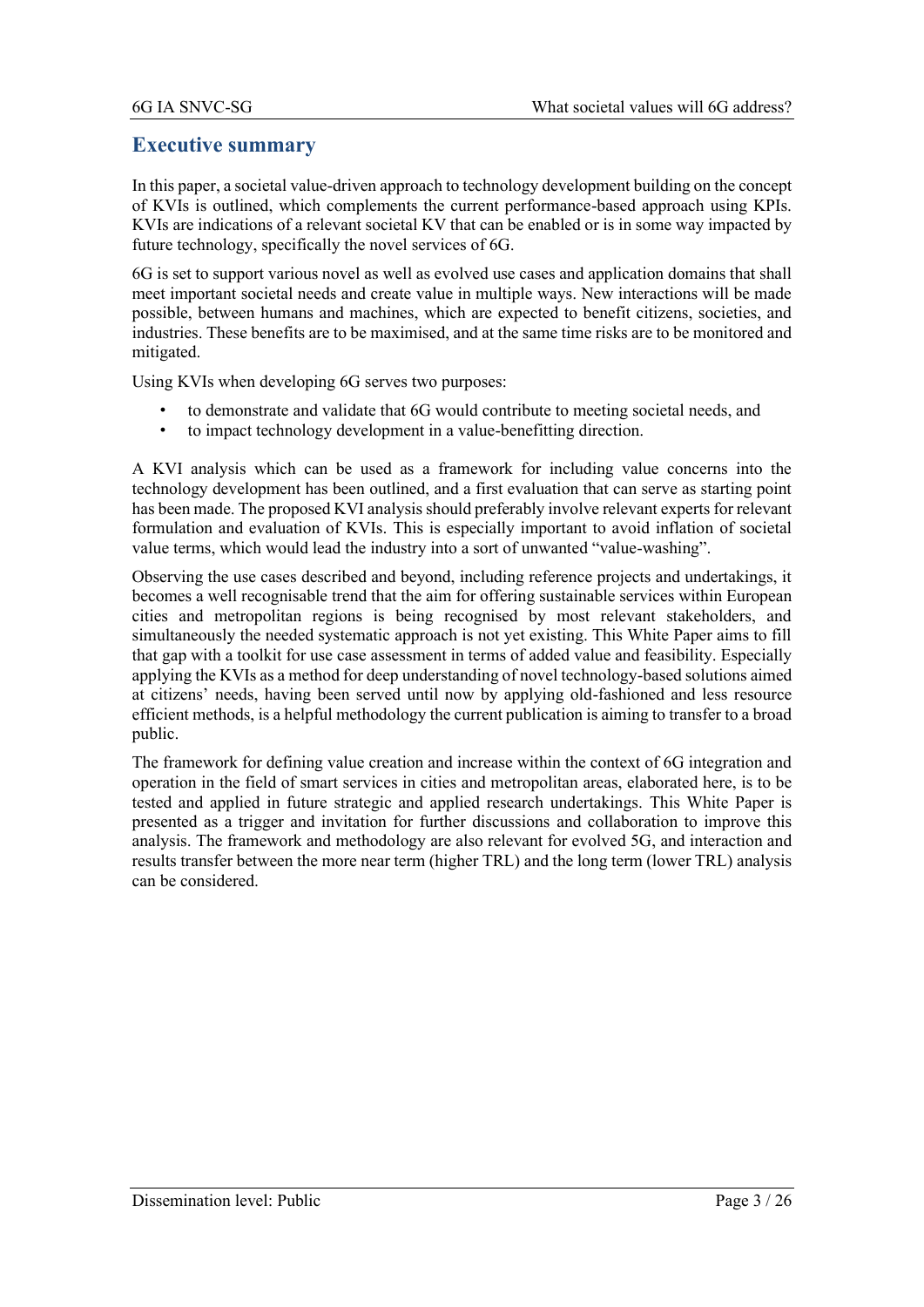### **Table of Contents**

| 1                       |  |
|-------------------------|--|
| 2                       |  |
| 3                       |  |
| 3.1                     |  |
| 3.2                     |  |
| $\overline{\mathbf{4}}$ |  |
| 4.1                     |  |
| 4.2                     |  |
| 4.3                     |  |
| 4.4                     |  |
| 4.5                     |  |
| 4.6                     |  |
| 5                       |  |
| 6                       |  |
| 7                       |  |
| 8                       |  |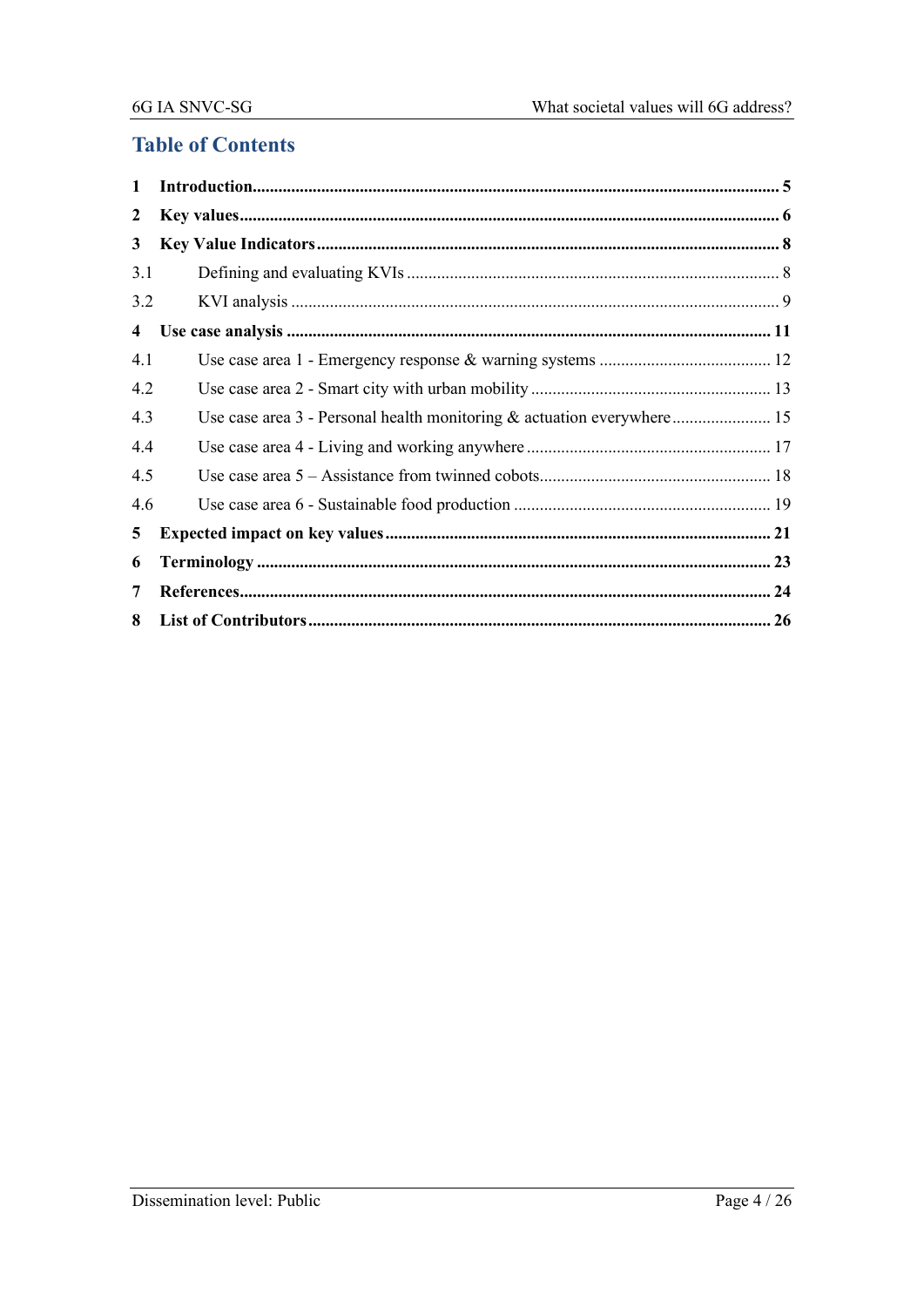# **1 Introduction**

The development of the  $6<sup>th</sup>$  generation of cellular communication networks (6G) has been gaining momentum since 2020, culminating in several large research projects ongoing in Europe and other regions [\[1\].](#page-23-0) A proposed timeline for 6G is commercial availability around 2030 based on standardization from about 2025 onwards, with regulatory activities starting already now.

In preparing for 6G, the Smart Networks & Services (SNS) Joint Undertaking [\[2\]](#page-23-1) between 6G-IA and the European Commission has launched an ambitious work programme based in a European vision of 6G [\[3\],](#page-23-2) which will fund a wide range of coming 6G research projects. The 6G-IA vision of 6G is based in an analysis of the future network needs and highlights three areas that the 2030 network should address:

- Societal values as mentioned by the UN Sustainable Development Goals (SDGs) [\[4\]](#page-23-3) and the European Green Deal [\[5\].](#page-23-4)
- Strategic autonomy and technological sovereignty reflecting European values [\[6\].](#page-23-5)
- A human-centred approach to innovation that negotiates corporate and social value.

The position of this White Paper is that 6G will be an integral part of the future society, and innovators should *aim at addressing societal challenges, pain-points, and needs, creating value for society*. This means complementing a performance-based approach to 6G technology development, implementation, and operation, with a societal value-based approach. In addition, this document provides guiding material to justify and support the development of 6G.

Echoing the development and deployment of 5G technologies, various stakeholders will be impacted and involved by 6G: end users, community groups, society, and businesses. 6G innovators must anchor in their solutions in their perspectives, demonstrating *the added value 6G will bring to our lives*. This is of course important from the 6G industry's point of view since these developments represent value propositions for new technologies, ecosystems, and business models. Further, it is of key importance for understanding the demands from social acceptance and adoption, and the wider social responsibility expected of the 6G industry. Impact will not always be positive, and innovators need to identify potential risks that their solutions pose. This is especially important for 6G in its role as critical infrastructure.

In this White Paper, the societal Key Values (KVs) that 6G can address are presented along with a roadmap for identifying societal impact and human needs, and towards measuring the value of 6G solutions in the form of Key Value Indicators (KVIs). To study how 6G can create value and meet needs, use cases from published research sources have been considered, and clustered in representative societal, personal, and business use case areas. The purpose of this strategic outlook analysis is twofold: (1) to identify potential social and societal values of 6G technology development, and (2) to provide examples of a societal value-driven approach to technology and system design. The former ensures social acceptance of future technology and draws attention to societal value in research and innovation work, whereas the latter steers technology design and development.

Understanding value in the 6G era requires an understanding of ecosystem dynamics. Where stakeholders collaborate and bring resources for a 'greater good', a value proposition is needed for these investments [\[7\].](#page-23-6) A mindset extension is required, to frame business objectives in terms of societal objectives. Societies struggle to balance fast-paced decision-making, stakeholder engagement, and a commitment to democratic values [\[8\].](#page-23-7) This is why identifying KVs and leveraging KVI analysis is a way to ensure that these priorities are consistent over time. The way we do business in Europe is changing, and being able to empirically demonstrate the value of solutions will be essential criteria [\[8\]](#page-23-7)[\[9\].](#page-23-8) By underlining the societal value-based ambition behind 6G development and by proposing a framework for future assessment of value, this work can serve as a guide for coming European 6G research projects and strategic undertakings.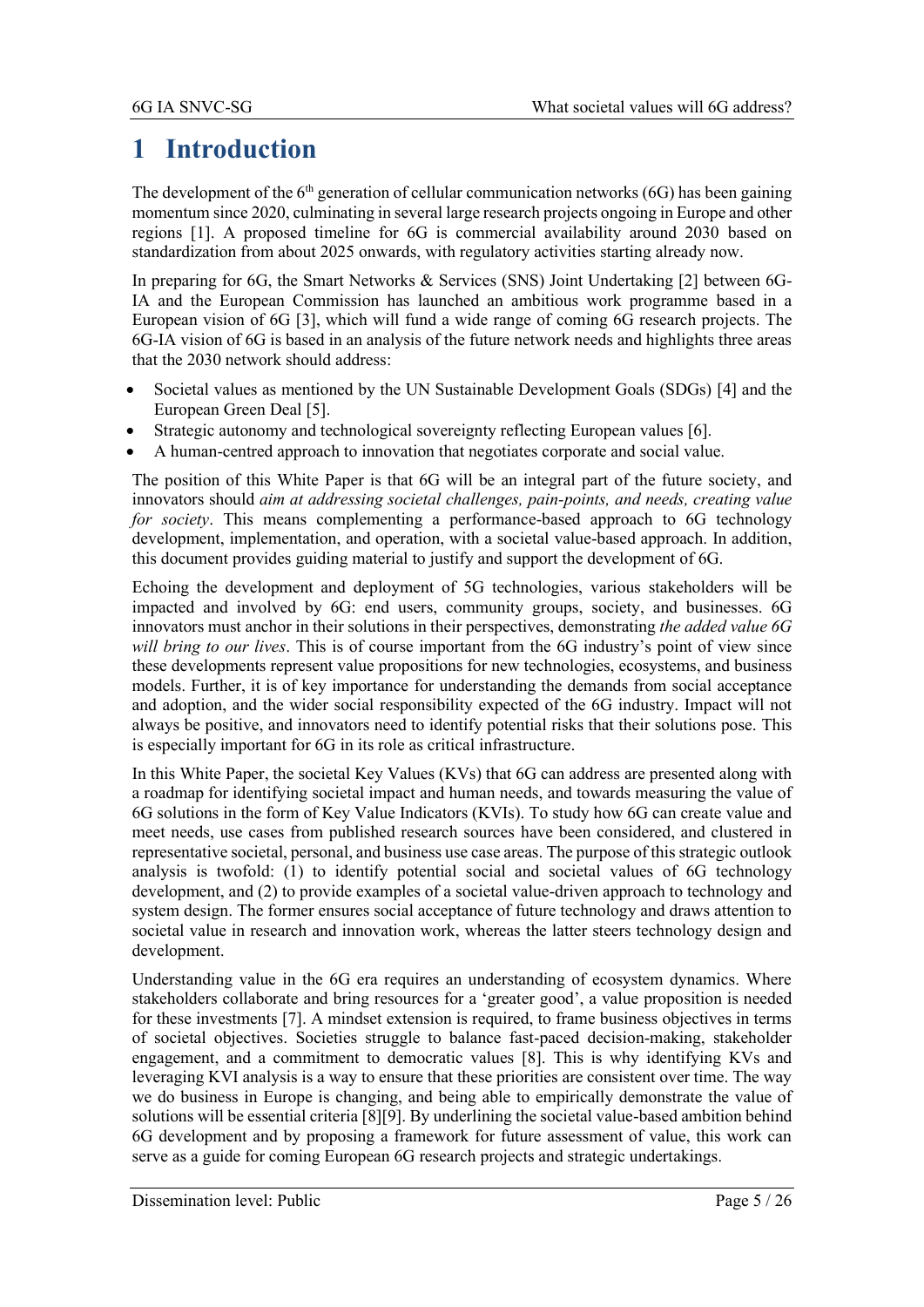# **2 Key values**

The UN SDGs [\[4\]](#page-23-3) provide a versatile framework for societal values as covered by the related three areas of *Environmental sustainability*, *Societal sustainability*, and *Economic sustainability*, as illustrated in [Figure 1.](#page-5-0) The 17 SDGs are mapped to a set of 169 targets on which the goals can be assessed.

However, as these are formulated for states, they need to be interpreted for the ICT industry to study its impact. Further, it is useful to separate between two forms of impact: a *direct* impact where the cost of building and operating networks is studied through e.g., material and energy consumption; and an *indirect* impact where positive and adverse effects caused by the usage of networks are studied. The study of the direct impact is often done under the aim for "Sustainable ICT", whereas the indirect impact is often referred to as "ICT for sustainability" or the "enabling effect" [\[10\].](#page-23-9) This paper will focus on the indirect impact of 6G networks, considering their role and stakeholders within existing and novel use cases.



**Figure 1. Illustration of the UN SDGs ordered in three areas (based on [\[4\]](#page-23-3)[\[11\]\)](#page-23-10)**

<span id="page-5-0"></span>Along with the UN SDGs there are naturally other societal values that 6G can address. Current European strategy describes a need to reconcile social and market interests under a "social pillar" [\[9\].](#page-23-8) Professional bodies also provide motivation; the Next Generation Mobile Networks Alliance (NGMN) recently advised that future technology development must demonstrate benefit to society and end users, as well as creating value for mobile network operators (MNOs) [\[12\].](#page-23-11) Existing projects are also starting to identify societal values that they are able to support as part of their work. In many cases these additional values are partly covered by the SDGs, but less pronounced. 6G should offer services to human end users, to enterprises and industries, and to stakeholders in many sectors of society. Beyond sustainability, these end users may further expect technology to directly improve their lives, through providing access to things we want and empowering us in society, and in private and work situations.

For the purpose of the analysis in this White Paper, we define societal KVs to mean values important to people and society that may be directly addressed or indirectly impacted by future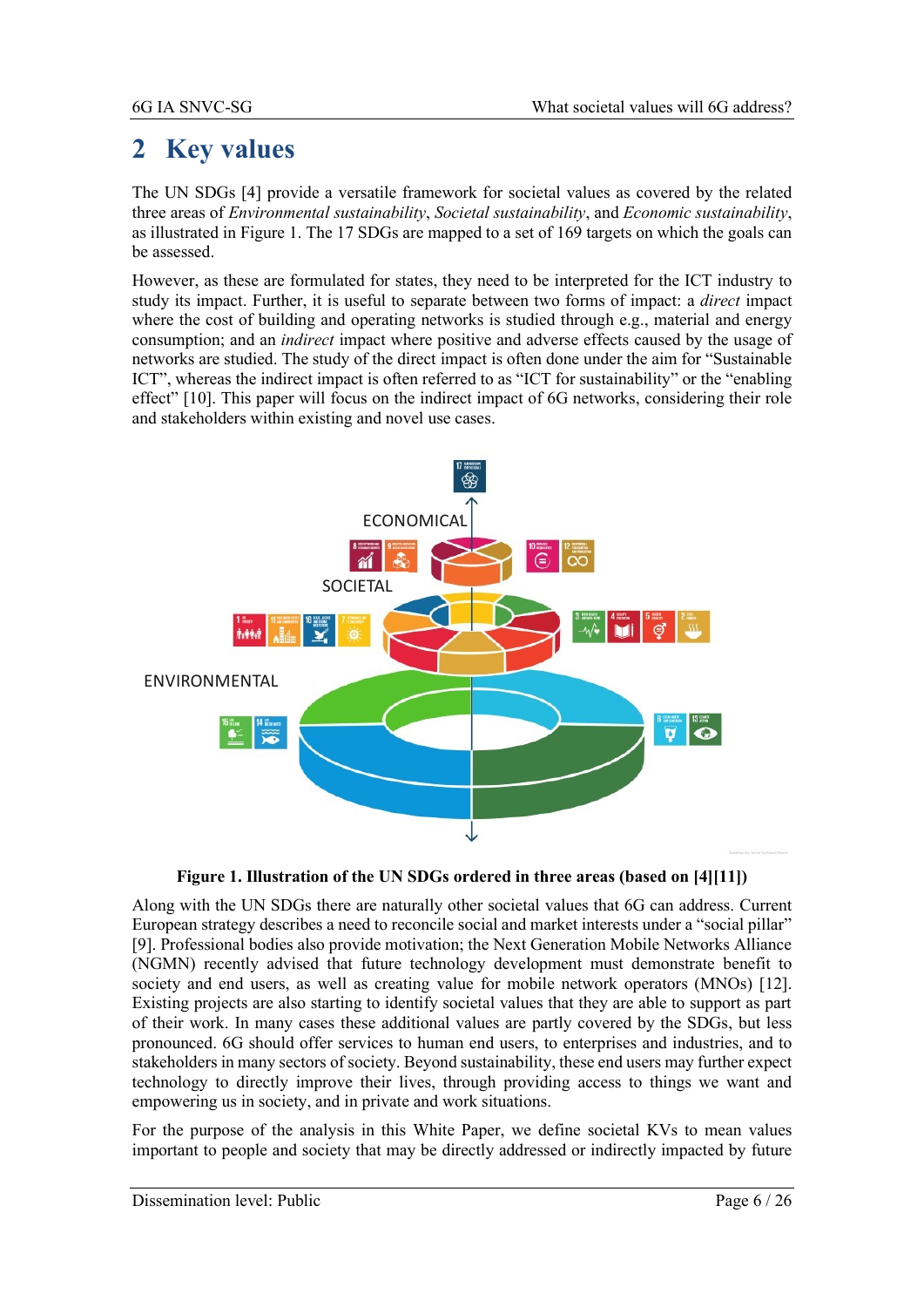network technology, and to specifically be considered for 6G. [Table 1](#page-6-0) contains a set of example KVs that will be considered in the following chapters, along with an indicative mapping of them to the UN SDGs and EU strategic goals, and additional (non-exhaustive) definitions. For each KV an indication is given of how the value can be assessed.

<span id="page-6-0"></span>

| <b>Key value</b>                                                                                                                                                                                                                                                                                                                                                             | Societal added value and relation to UN SDGs                                                                                                                                                       | <b>Assessment</b>                                                                      |
|------------------------------------------------------------------------------------------------------------------------------------------------------------------------------------------------------------------------------------------------------------------------------------------------------------------------------------------------------------------------------|----------------------------------------------------------------------------------------------------------------------------------------------------------------------------------------------------|----------------------------------------------------------------------------------------|
| Environmental<br>sustainability                                                                                                                                                                                                                                                                                                                                              | KV related to SDGs $#6$ , 13, 14, 15                                                                                                                                                               | Objective evaluation by<br>experts                                                     |
| Societal sustainability                                                                                                                                                                                                                                                                                                                                                      | KV related to SDGs #1, 2, 3, 4, 5, 7, 11, 16                                                                                                                                                       | Objective evaluation by<br>experts and<br>representatives                              |
| <b>Economical sustainability</b><br>and innovation                                                                                                                                                                                                                                                                                                                           | KV related to SDGs $#8, 9, 10, 12$                                                                                                                                                                 | Objective evaluation by<br>experts                                                     |
| Democracy                                                                                                                                                                                                                                                                                                                                                                    | KV related to SDGs #5, 10, 16, as well as linked to<br>securing "Political equality in a pluralistic, liberal<br>society" and to "Protecting EU democracy from<br>external interference" [6]       | Objective evaluation by<br>experts and<br>representatives                              |
| <b>Cultural connection</b>                                                                                                                                                                                                                                                                                                                                                   | KV related to SDG $#10$ , 11, 16, linked to fostering<br>production and access to cultural products (e.g. art -<br>movies, music, literature-, history, trends/new culture<br>domains, e.g. games) | Subjective evaluation<br>by representatives                                            |
| Knowledge                                                                                                                                                                                                                                                                                                                                                                    | KV related to SDGs $#1, 4, 5, 8, 10, 17$ especially<br>referring to access to quality education systems and<br>equal educational opportunities                                                     | Objective evaluation by<br>experts                                                     |
| Privacy and confidentiality<br>$KV$ related to SDG #16; as privacy is an institutionally<br>protected value related to the claim of individuals or<br>institutions to decide on if, when, how, and to what<br>extent information about them is communicated to<br>others. and at the same time "the appropriate use of<br>data relating an individual to a context" [13][14] |                                                                                                                                                                                                    | Subjective evaluation<br>by representatives                                            |
| Simplified life                                                                                                                                                                                                                                                                                                                                                              | KV reflecting UN SDGs #3 (primarily), #9, #11                                                                                                                                                      | Objective evaluation by<br>experts and<br>representatives                              |
| <b>Digital inclusion</b><br>KV reflecting partly UN SDG #10, in people being<br>part of the digital world [6][15]                                                                                                                                                                                                                                                            |                                                                                                                                                                                                    | Objective evaluation by<br>experts, and subjective<br>evaluation by<br>representatives |
| <b>Personal freedom</b>                                                                                                                                                                                                                                                                                                                                                      | KV referring to a positive freedom of an individual to<br>control and impact you're his/her own life                                                                                               | Subjective evaluation<br>by representatives                                            |
| Personal health and<br>protection from harm                                                                                                                                                                                                                                                                                                                                  | KV related to SDGs $#2, 3, 6, 13$                                                                                                                                                                  | Subjective evaluation<br>by representatives                                            |
| <b>Trust</b>                                                                                                                                                                                                                                                                                                                                                                 | Feeling of confidence, faith and explainability in the<br>way that advanced systems (e.g., AI-driven decision<br>making) may impact humans                                                         | Objective evaluation by<br>experts, and subjective<br>evaluation by<br>representatives |

**Table 1. Examples of societal KVs to be targeted by technology and how to assess**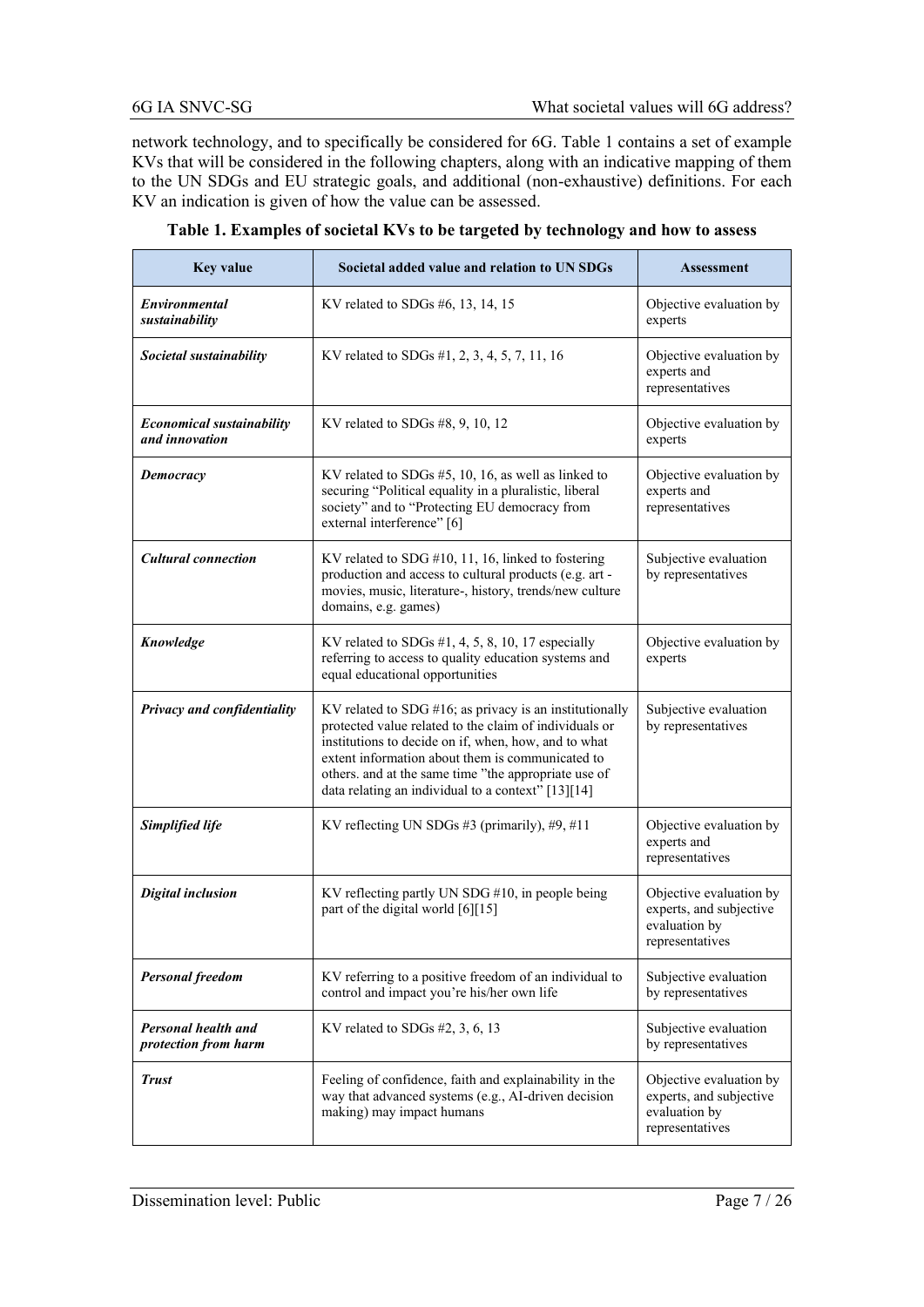# **3 Key Value Indicators**

KVIs offer one way for innovators to stimulate and enable societal KVs while building new solutions, representing a strategic shift towards "Big Democracy" rather than "Big Tech" [\[16\].](#page-23-16) KVIs differ from Key Performance Indicators (KPIs) in that they provide deeper insight into human-related factors and can require conversations and creativity to emerge [\[17\].](#page-23-17) They are similar to quality standards that encourage a 'top-down' approach where project goals are clarified before metrics can be assigned to them [\[17\].](#page-23-17)

KVIs are all about understanding the context within which technologies must operate, and identifying the resulting societal value these developments offer. To understand such environments, feedback must be sought from the different stakeholders active within them; a human-practice approach that seeks expertise from people can be particularly useful where there are substantial ethical and legal challenges [\[18\],](#page-23-18) which may be unknown. KVIs draw from a model of "societal readiness" [\[19\]](#page-23-19) that asks whether technologies are ready to be integrated into society, rather than whether society is ready for a new technology. Under the societal readiness model, a technology is valuable if it is practical, effective, augments innovation in practice and supports systemic change to society's benefit. A solution that operates in isolation is of less value.

A technology is valuable for society if it enables KVs, and KVIs are useful because they provide metrics to demonstrate this value. Methodologically, this is an opportunity to use methods that are often recommended in technology development, e.g. use of interviews or focus groups to test user reactions to a prototype. These methods produce qualitative data that can be useful and provide specific insights. This data can be difficult to quantify if a team is unused to working with such data. KVIs offer a way to collect broader perspective, contextual information and human insights or expertise [\[20\],](#page-23-20) and leverage qualitative and quantitative metrics to illustrate value.

One way to identify KVIs for societal KVs is to ask how to measure success of addressing a pain point with a solution. This is a common question in business when delivering to address users and customers' needs. For KVIs, the question must be extended to ask how to measure that a stakeholder has achieved the anticipated societal value. For instance, Public Protection and Disaster Relief (PPDR) stakeholders may hold that improved time and accuracy for incidents is a KVIs. The causal chain from a technology to KVIs are usually not straightforward, not the least because societal challenges often are so-called wicked problems [\[21\].](#page-23-21) Even though the indicator can be easy to measure, the causality should be qualified by domain experts.

Currently, KVIs are being sought to demonstrate that 6G innovation projects are considering societal impact, and as a first step in wider conversations with society regarding the impact of new technologies [\[2\].](#page-23-1) They are also used as evaluation criteria within 6G network design [\[15\].](#page-23-15)

# **3.1 Defining and evaluating KVIs**

A KVI should be a measurable quantity or requirement that in some form provides an estimate of an affected KV. It should thereby be possible to formulate targets using KVIs, e.g., in the form of *number of users of a service fulfilling a condition* or *perceived fulfilment of required value using a service*. A specific KV could be estimated through multiple KVIs.

The formulation of KVIs should preferably be done together with subject matter experts relative to the KV, e.g., from social or human sciences for KVIs related to social sustainability or personal values, or from the natural sciences or technical domain for KVIs related to environmental and economical sustainability, and from medical sciences for health related KVIs. In addition, the relevant stakeholders, representing end users and parts of society, should be involved in defining KVIs. That said, provisional KVIs formulated by experts from the ICT domain serve as starting points at early Technology Readiness Levels (TRLs) [\[22\]](#page-23-22) that could be updated at a later stage.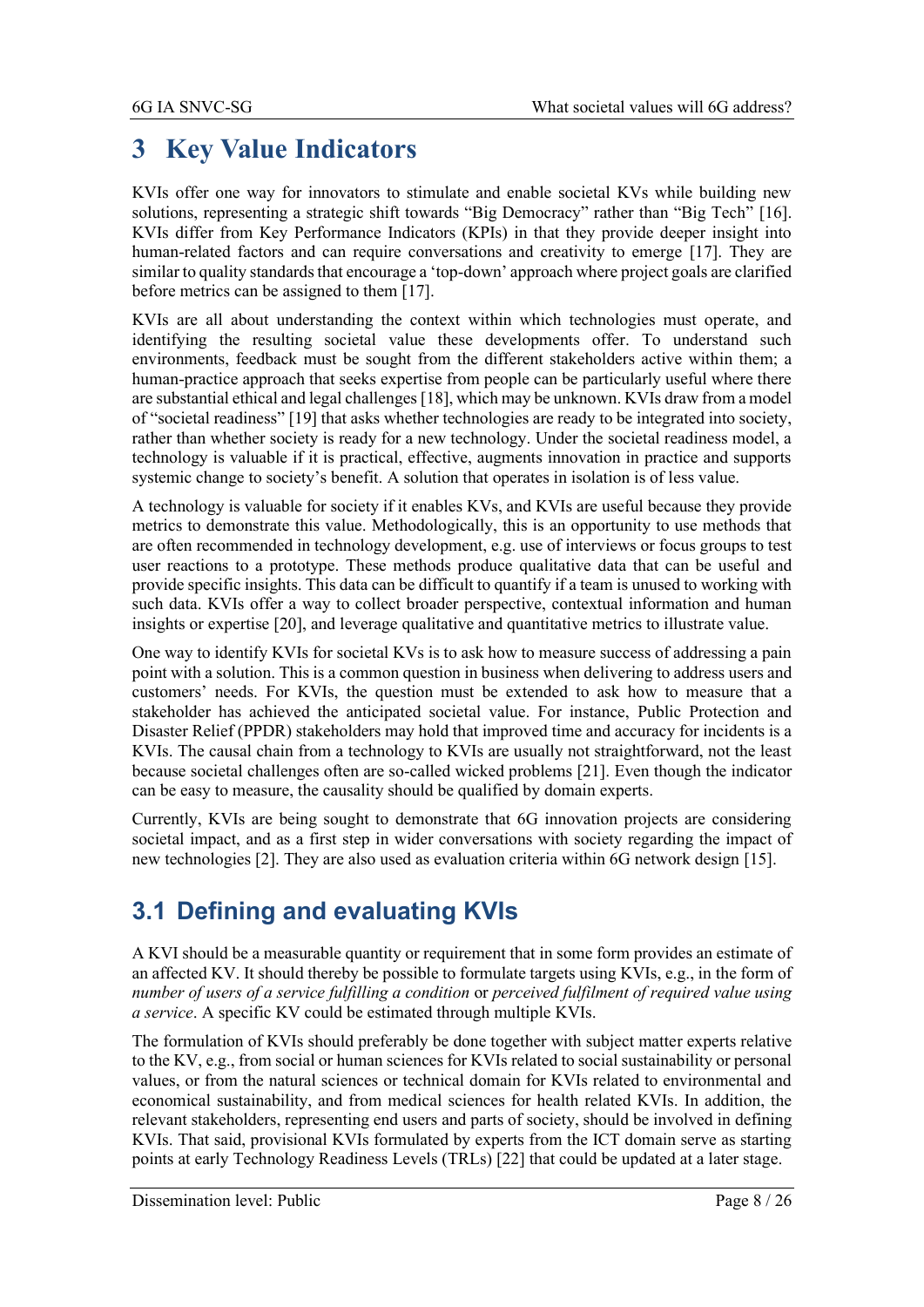It is a key quality for the KVIs defined for a KV that they should be measurable or estimable in some form. The method and time for doing this would depend on the nature of the KV. Some KVIs are assuming a deployed network with established use cases, and these can therefore only be measured or estimated at a later time, i.e. at a later period of technology development at higher TRLs. Still, these can provide useful proof-points for early-stage development and be used for setting long-term objectives. Other KVIs are based on personal experiences and should be possible to estimate through interviews, questionnaires, trials, or similar at lower TRLs. Still others may require analysis by subject matter experts, which in some cases can be performed at lower TRLs and therefore impact the early development. The options for evaluation of KVIs are summarized in [Table 2.](#page-8-0)

<span id="page-8-0"></span>

| <b>Assessment</b><br>type<br>phase | <b>Lower TRLs</b><br>(early in the technology development) | <b>Higher TRLs</b><br>(later in the technology development) |
|------------------------------------|------------------------------------------------------------|-------------------------------------------------------------|
| <b>Subjective assessment</b>       | Trials, experiments, interviews                            | Questionnaires, interviews, focus groups                    |
| <b>Objective assessment</b>        | Assessment by subject matter experts                       | Measurements on deployed networks                           |

#### **Table 2. Methods for evaluating KVIs**

## **3.2 KVI analysis**

As was outlined in the introduction, the purpose of a KVI analysis is twofold: (1) to be able to point at expected value benefits from technology usage, and (2) to provide a basis for a valuedriven design of technology. The proposed KVI analysis consists of four steps, outlined i[n Figure](#page-8-1)  [2,](#page-8-1) that moves from the defined KVs to KPIs that can be used to provide measures on how to enable these KVs. It is important to underline that the KVI analysis is meaningful when performed for a specific use case area, and the resulting KVIs are therefore to be seen in this context.



**Figure 2. Overview of the KVI analysis in four steps.**

<span id="page-8-1"></span>The methodology steps are further elaborated below, using a *Global e-health service* (Section 4.3) use case as an example of how it can be applied.

#### **Step 0 – Identifying societal pain points**

For a use case, this step includes an analysis of the pain points or problems stakeholders have. Key aspects of the analysis are "How they are currently addressing these points", and "what value they could gain from having these pains solved". In the *Global e-health service* use case example: *Hospital/health authorities*: hospital care is expensive, especially in rural areas; *Person*: does not trust technology – feels safe only when taken care of in hospital; *Society/all*: health care is not delivered fast enough or cost-efficiently.

#### **Step 1 – Identifying relevant, positively affected KVs**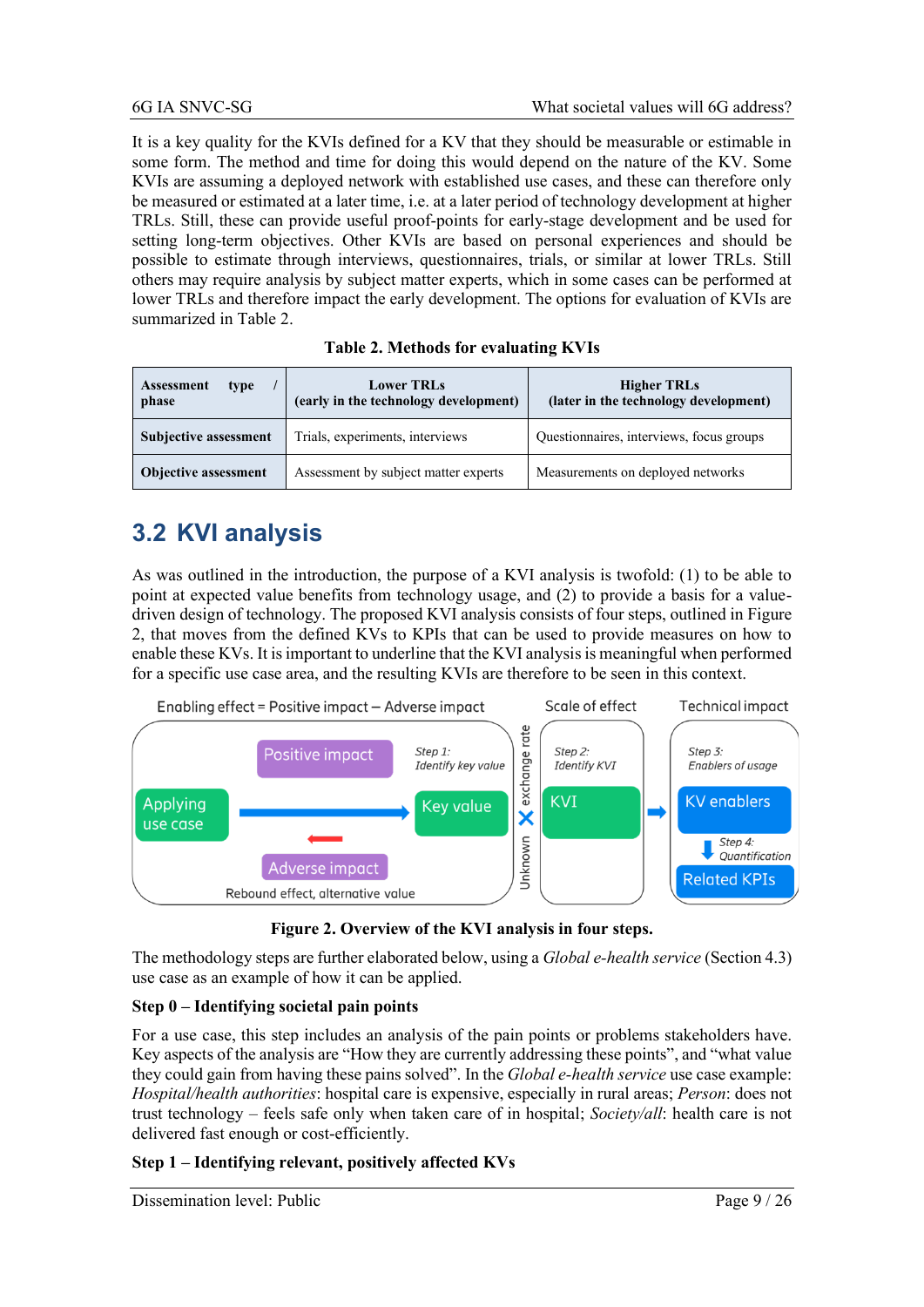For a use case, this step requires to analyse which KVs could be potentially impacted / affected net positively. This can be simply to associate a set of KVs with the use case and assess if the effect of one usage instance would enable a mainly positive impact, taking into account also adverse impacts such as rebound effects. The enabling effect on a KV can be described as the positive impact minus the adverse impact. But, quantifying the impact is very challenging, and outside the scope of this analysis. It is enough to understand if it is net positive or negative, which should suffice to fulfil the first target of the KVI analysis; to be able to point at expected value benefits from technology usage.

Positively impacted KVs in the *Global e-health service* use case example: *Societal sustainability; Personal health and protection from harm.*

#### **Step 2 – The scale of effect – identifying the KVI**

For a use case, this step refers to finding a measure on how successful it has potential to be, how widespread the usage would be. The usage would depend on a use case's popularity and availability, which would in turn determine the scale of effect. How large part of a population, of a society sector, or of an industry could realistically be served or affected through this use case? The basic rationality here is that there is a *multiplicative effect* at hand; more of a use case with positive effect on value will lead to more of the impacted value. This measure of the scale of effect yields what the multiplied factor to the net positive effect of step 1 is. The measure of this scale factor is then the KVI. It is important to stress that a precise relation between the KVI and the enabled effect is not within reach – the *exchange rate* is unknown - as there is some unknown factor determining how much value each usage of a use case enables. However, for most purposes it should be enough to consider the multiplicative effect on the enabled value.

KVIs in the *Global e-health service* use case example: *Number of active e-health users*; *Average gain in health care access; Decrease in number of hospital stay-overs,* etc*.*

#### **Step 3 – Determine the enablers and blockers of usage – the KV enablers**

For a use case, this step will aim to analyse what would determine its usage, meaning its popularity and availability. What are the key factors that would spread a use case and scale up the enabled value, or block its further establishment? These factors are usually related to fulfilling the technical requirements, ensuring the service coverage, adapting to existing ecosystems, and having an attractive value proposition to the end user. These are thus KV enablers. The important idea is that improving KV enablers should eventually create value, without specifying exactly what the exchange rate is. Since the KVI should be an indication of value it can only be measured once networks have been deployed and use cases have been established. Therefore, KVI can be used to demonstrate value but cannot be directly used to design for value. In contrast, the KV enablers can be used exactly for impacting the technical design of future networks.

KV enablers in the *Global e-health service* use case example: *Global service coverage for basic MBB*; *Low cost of connectivity*; *Availability of secure cloud services*; *Availability of subsidized devices,* etc.

#### **Step 4 – Quantification of KVIs with KPIs**

For a use case, this relates to analysing which KPIs would provide useful estimates of the related KVI. Depending on the KVI, this may not always be possible or meaningful. With KPIs it should be clear how and to what extent a certain KVI is improved, such that if a KPI is improved this should eventually enable value, again without specifying the exchange rate. The KPIs can be used as set technical numerical targets for future networks in order to enable KVs. Finally, this step should be able to fulfil the second aim of the KVI analysis; to provide a basis for a value-driven design of technology.

KPIs in the *Global e-health service* use case example: *User monthly cost of service*; *Fraction of world population covered by e-health service*; *Energy consumption of devices,* etc.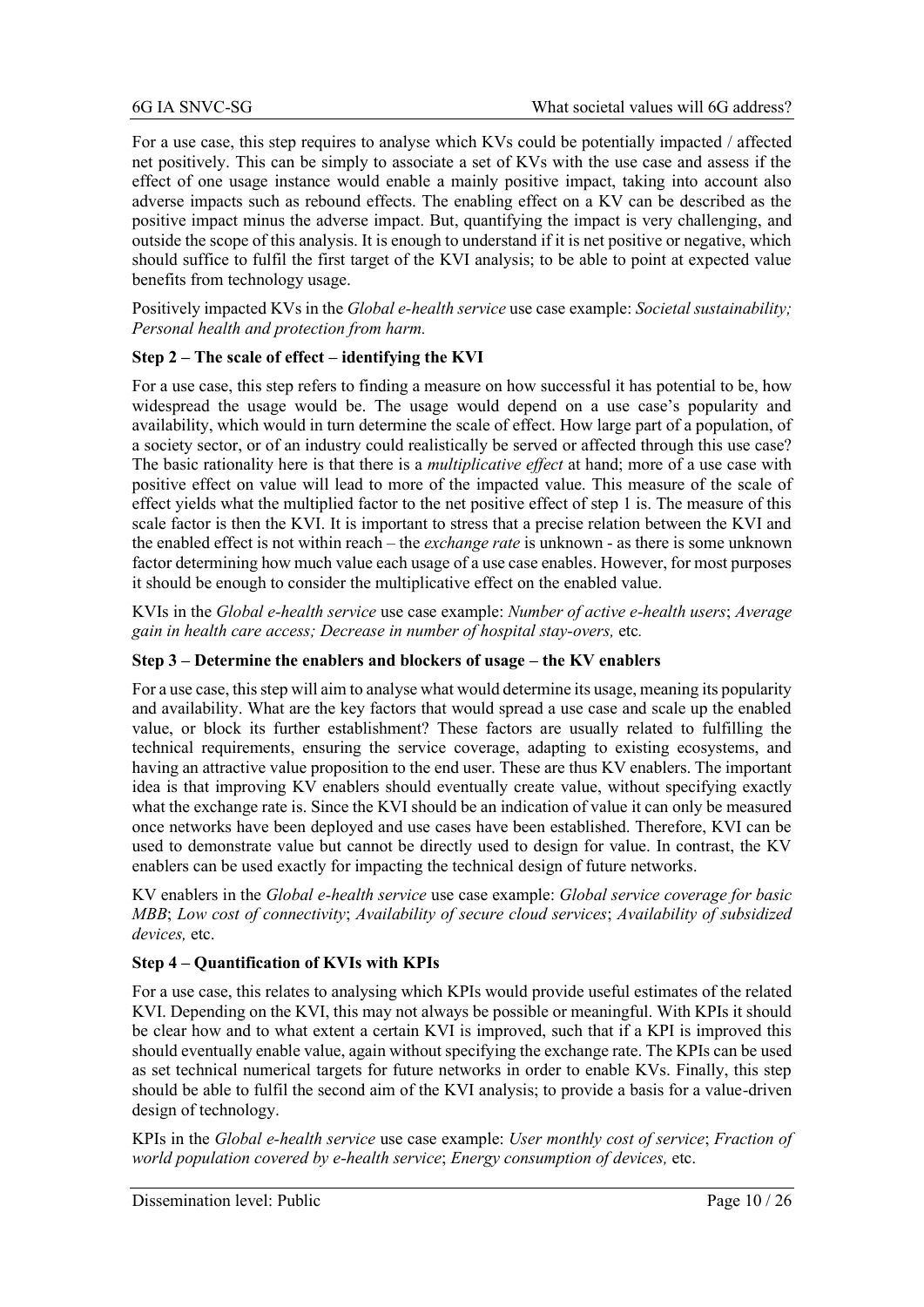# **4 Use case analysis**

To study the indirect impact from future networks, a set of technology-based service application scenarios – use cases – have been identified from published sources, these being mainly research projects within Horizon 2020, as well as 6G vision documents. These use cases, of more narrow scope, have been clustered into six larger use case areas, presented in [Table 3.](#page-10-0) The areas are intended to focus on the 6G impact from three main perspectives: a *societal* perspective to capture the interests of communities; a *personal* perspective to illustrate the interests of individual users; and a *business* perspective to represent the interests of industries and vertical applications. In addition, the use case areas are selected to reflect the KVs defined in Chapter 2.

<span id="page-10-0"></span>

| Perspective     | Use case area                                                         | ICT-52 project or other<br>sources                   |  |
|-----------------|-----------------------------------------------------------------------|------------------------------------------------------|--|
| Societal        | 1: Emergency response & warning systems (Section 4.1)                 | BroadWay [23], GSMA [24]                             |  |
|                 | 2: Smart cities with urban mobility (Section 4.2)                     | $AI@Edge$ [25],<br>Hexa-X<br>$[26]$ , Airmour $[27]$ |  |
| Personal        | 3: Personal health monitoring $\&$ actuation everywhere (Section 4.3) | Hexa-X $[26]$ , Reindeer $[28]$                      |  |
|                 | 4: Living and working everywhere (Section 4.4)                        | Hexa- $X$ [26]                                       |  |
| <i>Business</i> | 5: Assistance from twinned cobots (Section 4.5)                       | Hexa- $X$ [26]                                       |  |
|                 | 6: Sustainable food production (Section 4.6)                          | 6GBrains [29], Hexa-X $[26]$                         |  |

|  | Table 3. Selected use case areas |  |  |  |
|--|----------------------------------|--|--|--|
|--|----------------------------------|--|--|--|

The method used in this white paper starts from the selected use case areas in [Table 3.](#page-10-0) Each use case area can be analysed in two directions, as illustrated i[n Figure 3.](#page-10-1)



#### **Figure 3. Use case analysis**

<span id="page-10-1"></span>**A societal value-based approach** - "*What the use case area enables", or "What does it give?"*. This is the KVI analysis expanded on in this White Paper (Section 3.2), looking at effects on KVs from a service delivered by a 6G network. KVIs would point to an impacted KV, and in turn KPIs can be used to estimate KVIs.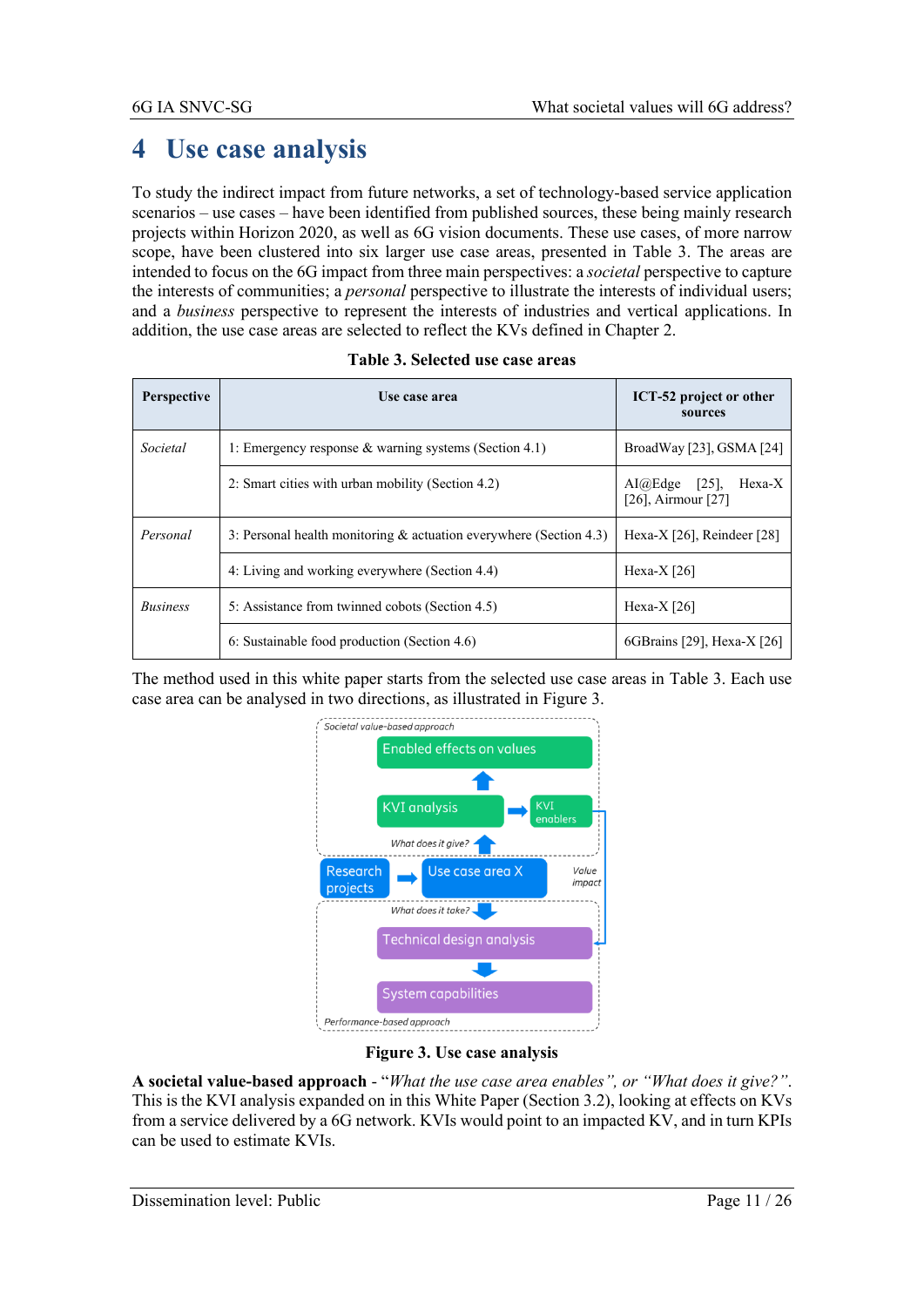**A performance-based approach** – "*What the use case area requires*", or *"What does it take?"*. This is a *technical design analysis* pointing at what the capabilities of a 6G network should be from the starting point of the services it should deliver.

The performance-based approach is the business-as-usual one and is of course still valid and important. This should now be complemented with the value-based approach proposed in this paper. When it comes to both enabled value and required capabilities, an initial understanding of these perspectives is often part of the use case description provided by the research project sources. These different perspectives are further related in that KPIs that estimate KVIs – technical measures indicating enabled value – can provide a *value impact* on the technical design. If we want 6G to enable a certain KV, the KPIs coming out of a KVI analysis can be included in the wanted 6G capabilities. This way, use cases are used as tools to understand in which direction to develop 6G technology.

### **4.1 Use case area 1 - Emergency response & warning systems**

#### 4.1.1 KVs and related KVIs

The Public Protection and Disaster Relief (PPDR) services represent the societal safety net against various natural disasters, accidents, and crimes [\[30\]](#page-24-2) such as rescue operations (e.g. barge of migrants, motorway accident), natural disasters (e.g. forest fires, floods), smuggling of people and goods, terrorist attacks etc. PPDR services rely often on horizontal integration of various technologies and involve collaboration between multiple stakeholders such as: public safety organizations (e.g. the Red Cross), rapid response teams (e.g. firefighters, paramedics), law enforcement (e.g. police), healthcare (e.g. hospitals), and government departments (e.g. intelligence services, Ministry of the Interior). This innate PPDR collaboration is often distributed at a national level, and also operates across national borders at European or international level. Examples of such cooperation include forest fires in Sweden (2018) [\[31\],](#page-24-3) Australia (2019) [\[32\],](#page-24-4) or Greece (2021) [\[33\]](#page-24-5) or rescue missions in conflict areas.

The goal of PPDR is to protect the public population and society, to prevent and to contain incidents, and to relieve and to aid recovery post-incident occurrences. These objectives undergo three separate stages [\[24\],](#page-23-24) wherein mission-critical communications are required for the stakeholders collaboration and PPDR operational management: the incident response stage (most critical phase, involving collaboration and communications with highest priority and lowest latency), the prevention phase (second most important phase, where collaboration and communication are aimed to limit or to avoid impact), and the recovery phase (least critical phase, whereby communications delays are tolerable).

Some of the critical KVs (and related KVIs) contributed by PPDR services are: *Societal sustainability* (reducing response times and increasing operational efficiency of interventions in remote partial covered or out-of-coverage areas), *Environmental sustainability* (increasing surface area of natural habitat and climate preservation), *Personal health and protection from harm* (increasing number of lives rescued and ensuring high levels of protection of PPDR personnel), *Privacy and confidentiality* (highly secure exchange of selected information among national/international agencies), and *Trust* (increase confidence and efficiency of using advanced digital devices, systems and services in critical-mission scenarios). A summary of the detailed KVs, related KVIs and potential KV enablers is presented in [Table 4](#page-20-0) in Chapter 5.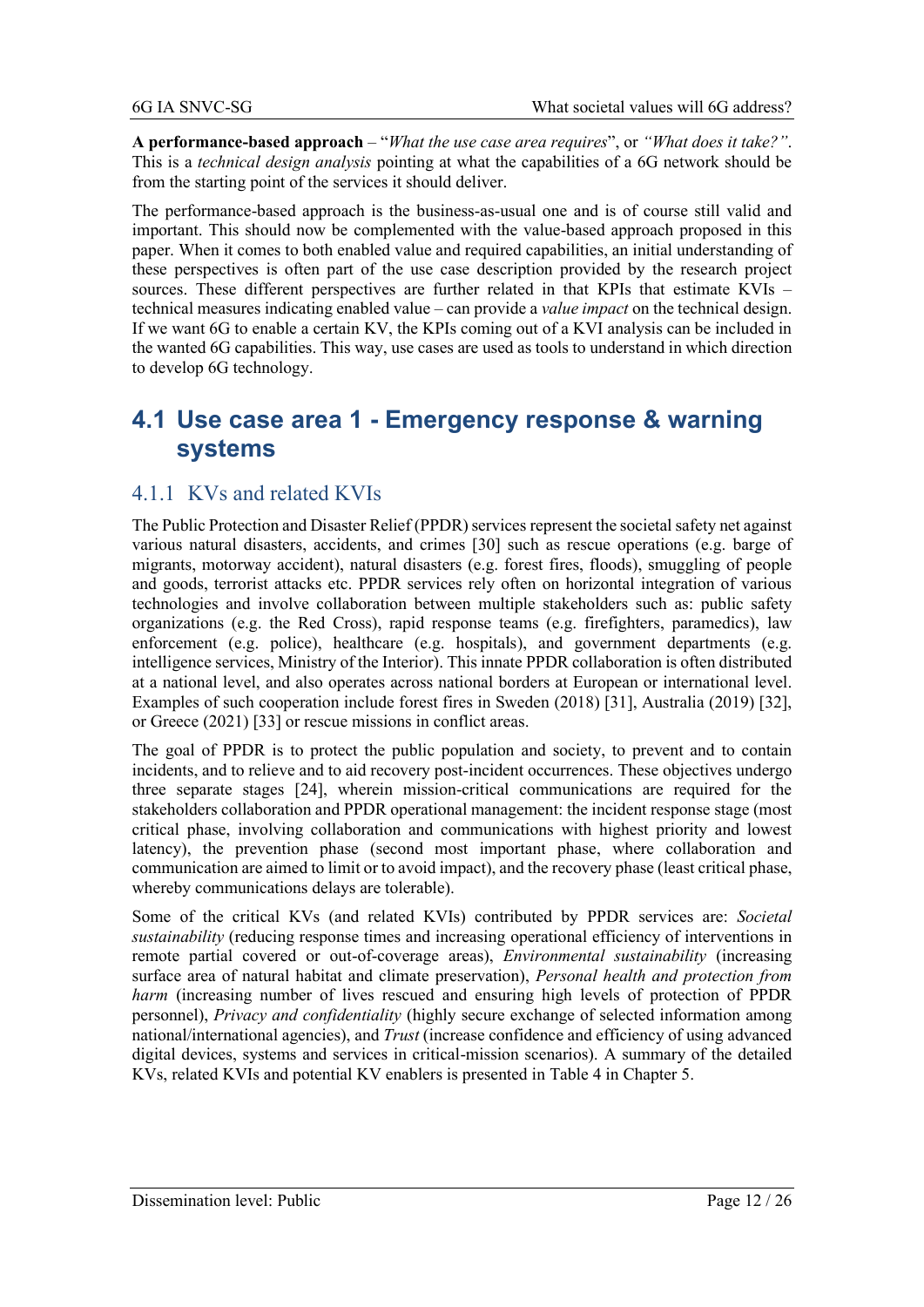### 4.1.2 KV enablers

6G must enhance 5G capabilities to support PPDR services mission-critical management and operation control towards an ergonomic, modular design enabling low-latency, extremely reliable (i.e. if possible with deterministic guarantees) data and control traffic. The types of services delivered by a 6G network are thus expected in case of PPDR to heterogeneously combine the individual eMBB, URRLC, and mMTC service categories with mission-critical service guarantees and universal coverage converging terrestrial and non-terrestrial (e.g. UAVs, HAPs, LEO satellites etc.) access networks.

The high potential of KVs impact that PPDR services provide requires strong security, ubiquitous connectivity, and an elastic network fabric capable to deliver diverse KPIs in terms of coverage, low-latency, capacity, energy efficiency, device access density and localization accuracy even outside of the context of a base station or cellular system [\[24\].](#page-23-24) These PPDR mission-critical support needs represent main challenges in migrating PPDR services from land mobile systems (e.g. trunked radio system) to 6G systems.

To better support PPDR 6G needs to transcend the positioning services currently available within 5G and upcoming within 5G-Advanced. A joint communication and sensing paradigm is needed in 6G [\[34\].](#page-24-6) The architecture is meant to provide two-fold advantages, i.e. on one hand to evolve the positioning services with sensing capabilities (e.g. radar-like sensing of objects, radio object detection, radio object identification or radio imaging), while on the other hand, to better serve the system and network in terms of reconfiguration, such as beamforming and mobility management, distributed beamforming, or even dynamic topology optimization and selection, based on the sensed environmental awareness. This would benefit PPDR services, both from an operational safety standpoint, but also from a service management perspective.

By 2030, new low-power devices and wearables are expected to emerge and support handsfree operation and AR/VR, e.g. oxygen masks with embedded AR overlay and eye tracking/hand recognition sensors. These devices are expected to be integrated within the PPDR ecosystem across various stakeholders [\[24\],](#page-23-24) to benefit them with new ways to easily consume, provide and exchange mission-critical information. Such devices may be embedded systems integrations of some of the new 6G technologies (e.g. sub-THz transceivers, joint radio communications and sensing) to enable the first responders, and main PPDR stakeholders with operational and mission management increased efficiency.

Security of data, control, and interfaces of PPDR services is of paramount importance. The enhancement of current 5G architectures with human-centric confidentiality and privacypreserving subsystems in a zero-trust manner is required. Furthermore, physical layer resilience as well as IT resilience of 6G system is necessary for PPDR mission-critical operations, and 6G is expected to deliver solutions for e.g. physical layer security, AI-based intrusion, anomaly detection. Consequently, the 6G platform needs to demonstrate end-to-end guarantees that the PPDR services are robust to any disturbances and available where and when needed.

The developed 6G solutions and new devices further require high energy-efficiency, and robustness to grant mobile operation in harsh environments (e.g. rugged outdoors, extreme heat, extreme cold) while maintaining similar service quality and accuracies across different conditions with manageable costs across PPDR stakeholders.

## **4.2 Use case area 2 - Smart city with urban mobility**

### 4.2.1 KVs and related KVIs

In a smart city, digital technologies and solutions are integrated to the city fabric to support traditional services and infrastructure and make them more efficient and accessible. Even if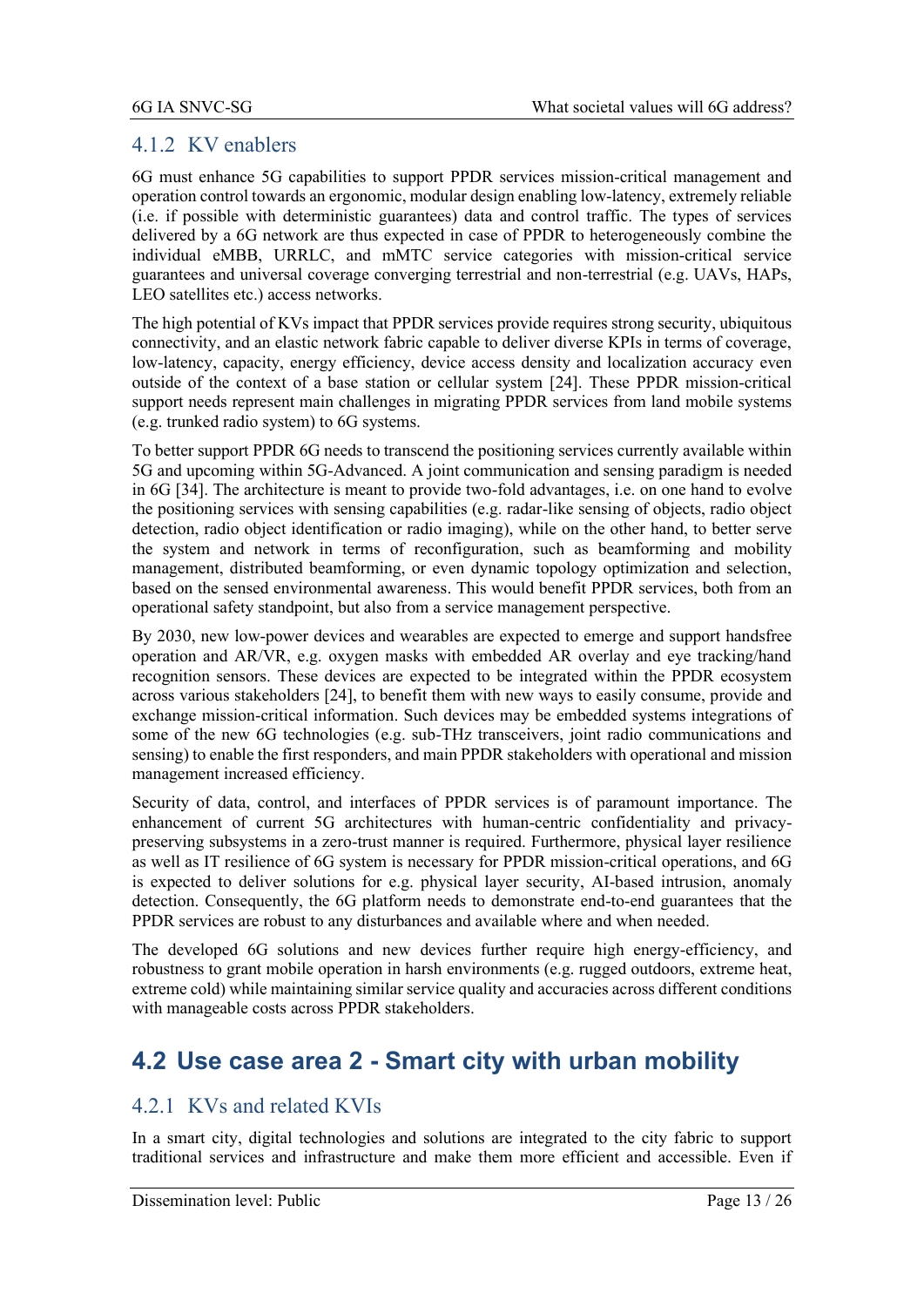common goals are better resource allocation and reduced pollution, benefits go beyond this through allowing users to directly interact with the city fabric. The city becomes responsive, in an always-running cycle of sensing and adaptation, which effects reflect in a smarter urban transport network, safer public spaces, better health support, upgraded water supply and more efficient waste disposal management and resource usage. The interaction becomes more pervasive as involved technologies evolve, and the responsiveness becomes more immediate.

The evolution of smart cities through 6G adds communication capabilities and highlights the importance of communication and sensor data gathering and integration, allowing high density of devices, the integration of different technologies and supporting the mobility of sensors. Timely accessibility to data is essential for exploiting AI and data analytics capability. The wide spreading of edge technologies allows supporting to low latency services based on AI and data analytics, helping to predict city behaviour, needs and resources.

Potential application cases of such integration of 6G technology into the city fabric are for example in road and rail transport traffic management, bringing benefits both to citizen life and reducing pollution. Urban mobility has intensified dramatically during the last century, reaching the infrastructural capacity limits. The mobility in the third dimension – the utilization of urban and metropolitan airspace by drone mobility – will become a serious alternative, as part of the metropolitan mobility systems. This, and all existing urban mobility subsystems, require rigorous coordination, as well as ensure the safety and security of all mobility modes, in all dimensions. A general benefit of involving highly advanced cellular communication systems in the smart city and particularly the mobility and transportation of tomorrow, will be the expected high level of automation and later on – autonomy – of workflows and physical processes related to urban infrastructure operation and transport and mobility in any dimension and systemic domain.

The relevant KVs within this use case are aspects of *Environmental sustainability* (footprint of urban transport of persons and goods); *Simplified life* (access and ease of use of public transport); *Personal health and protection from harm* (reducing injuries in traffic), as well as more costefficient mobility in all possible modes. More efficient energy use in terms of building and urban fabric operation should also be considered, from applying smart buildings, homes, streets etc. A summary of the detailed KVs, related KVIs and potential KV enablers is presented in [Table 4](#page-20-0) in Chapter 5.

### 4.2.2 KV enablers

The interrelation of urban environment, infrastructure and motion of goods and humans is a complex system, recently requiring higher capacities and abilities. Therefore, 6G will become a crucial success factor, enabling the safe and secure automated and later on autonomous transport of humans and goods in complex urban and metropolitan environments, often free of GNSS coverage. Especially in the case of implementing Advanced Air Mobility by drones into the urban airspace, will require reliable broadband on-demand connectivity for the vehicles, ensuring the situational awareness and vehicle-to-vehicle, as well as vehicle-to-station communication and data transfer. In this context, various novel business models involving advanced cellular communication systemic solutions will emerge and bring significant market growth. These can be prosumer-based, since a reliable dense 6G network likely requires a multi-agent system, with infrastructure embedded in the urban and private real estate fabric, and operated by users next to the network providers, which will play the role of a platform provider.

A range of new applications needs to be established, such as connectivity-based new services and business models related to smart sensing, edge computing, smart buildings and homes, situational awareness in autonomous vehicles etc; interconnectivity of transportation and mobility modes, as well as multimodal mobility hubs; improved and self-optimising scheduling for public transport; and inter-modality on much higher level thanks to better timing coordination.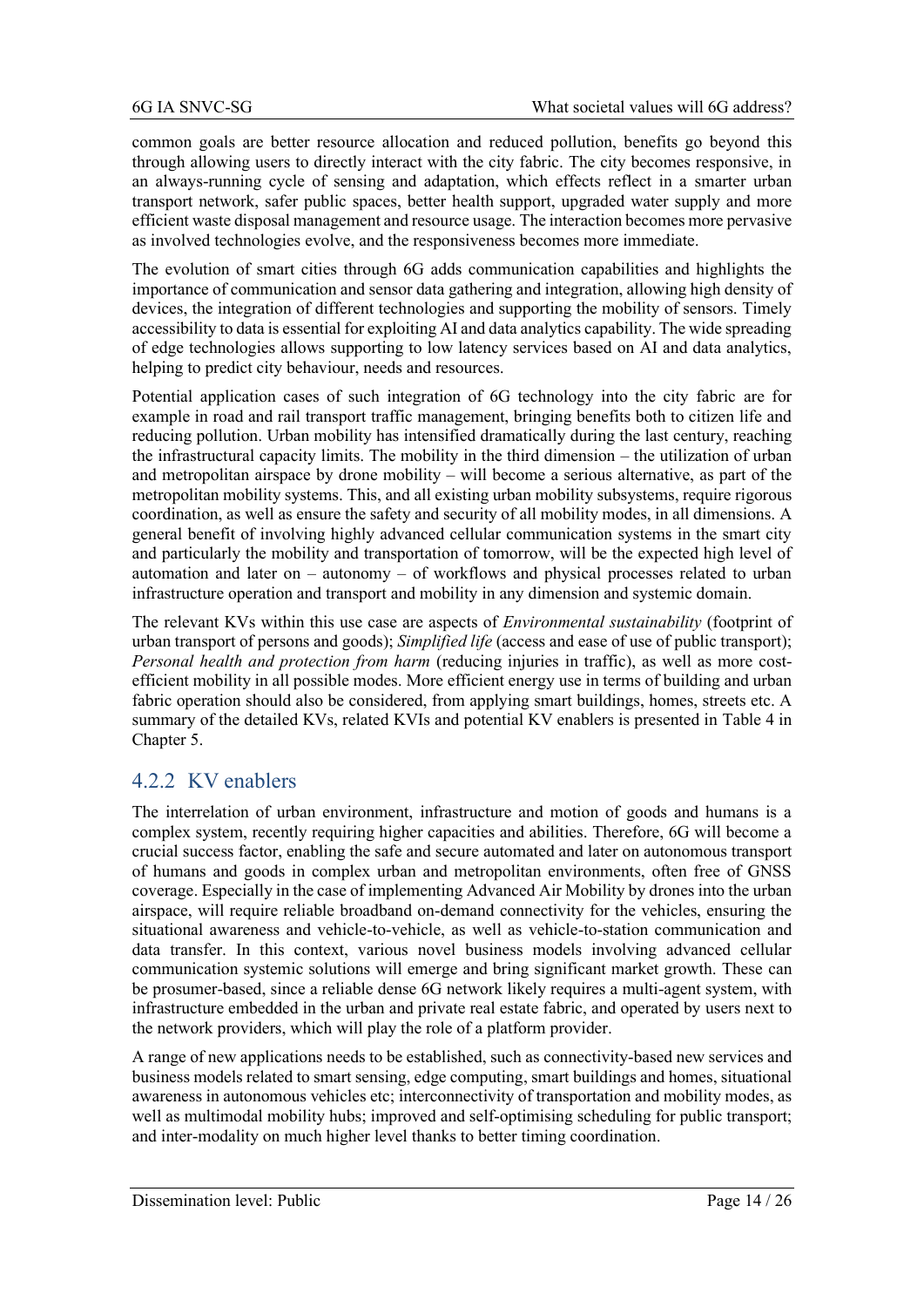High-precision in situational awareness of automated and/or autonomous vehicles is needed for higher safety and considerable reduction of accidents (mostly result of human failure), as well as GNSS-free navigation and situational awareness in complex topography and spatial environments, often needed in highly dense population and urban morphology.

Some challenges for introducing this systemic technical solution, based on 6G communication networks, will be a multi-agent prosumer-supporting network architecture where reliability can be ensured on system level; necessity of a good vertical (3D) coverage in the case of UAM, which means necessity of applying mobile network stations – drones, supporting another drones in the domain between ground and satellites; ensuring communications security in all of its aspects, embedded in the entire 6G system architecture in the context of the application systems.

The resource efficiency is to be assessed in the use cases in real environments, as well as the overall system efficiency – savings or not. A good example for this is the reliable application of 6G network solutions for safe and secure aerial drone operations in urban and metropolitan environments, where more energy efficient flight paths are possible by the smart navigation and situational awareness systems, but the on-ground based 6G communication infrastructure might consume a higher energy amount, compared to current cellular communication systems, due to the specifics of this type of communication systems high network spots density etc.

## **4.3 Use case area 3 - Personal health monitoring & actuation everywhere**

### 4.3.1 KVs and related KVIs

A better and more timely knowledge of our personal health enables us to act preventively and proactively to avoid illness and to increase our wellbeing. The advancement in medical technology and medicine have led to great improvements in public, as well as personal health. At the same time, access to medical professionals and examinations is a bottleneck that delays and limits the application of modern medicine. Telemedicine can bridge this gap between the needs and solutions and establish a continuous link between patients and the medical professionals. This can be achieved with personal health devices, such as wearables, skin sensors, and even in-body sensors, that monitor our health status and report to online analysis services over the 6G network. The online medical service can formulate recommendations, connect to the general medical system, identify potentially hazardous –or even life threatening- situations and even issue commands to connected actuators, such as medicine dispensers, on and in the body in a rapid and intelligent manner [\[26\].](#page-23-26) Having such a connected personal health service available at all times and everywhere makes it possible to follow up on patients to a whole new level, or proactively monitor healthy people before they become patients. Achieving this would be a clear gain on a societal level, as it can prevent disease and –thus- reduce the load in the medical system. It would be possible to monitor elderly people as they continue to live in their homes, or track them in hospitals for increasing their freedom of mobility while preserving their safety [\[28\].](#page-24-0) On the personal level, it would meet the expectation on benefiting from the latest medical advancements and be up to date with your own health.

This UC addresses a number of critical KVs (and respective KVIs): *Societal sustainability,* from the considerable reduction in average cost in health care systems, per patient; *Personal health protection from harm,* via the intelligent and rapid identification of life-threatening situations, timely actuation, or proactive monitoring for healthy citizens; *Privacy and confidentiality,* via controlling the sensitive medical data of patients, their storage/transmission/processing policies, etc.; *Trust,* via ensuring reliable, explainable and verifiable AI-driven, automated event identification (via monitoring), as well as decision making/actuation. A summary of the related KVs and KVIs is included in [Table 4](#page-20-0) in Chapter 5.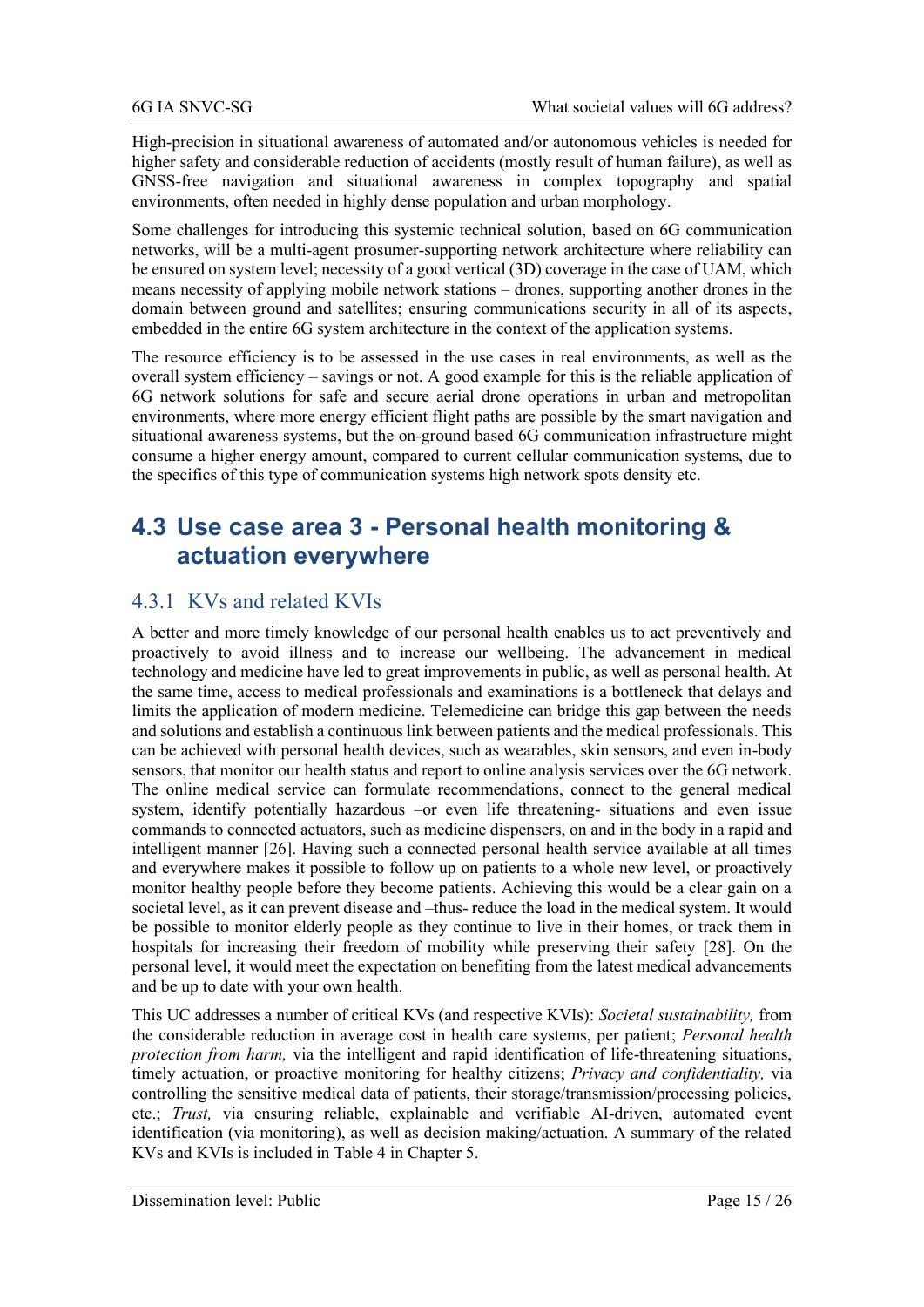### 4.3.2 KV enablers

On a technology level, the personal health service would consist of three parts: connected sensors communicating with the network, online data collection and analysis, and connected medicine or building control actuators and recommender systems. 6G should be able to enable reliable, secure, and privacy-preserving communication among all these parts.

In current state of the art solutions, wearable medicine devices typically communicate locally over e.g., Bluetooth to a smartphone, which then communicates to the network in the context of some healthcare mobile application. 6G devices should connect directly to network, not relying on a smartphone presence, and keeping within secure end-to-end protocols. Connecting many different smaller sensors in a body network and routing the data over a few more capable devices should be possible, and network access should be available, no matter the location.

Advanced positioning and localization services targeted by 6G networks, via the usage of sub-THz frequencies, intelligent reflective surfaces, advanced beam processing, as well as AIpowered techniques will enable real-time, high-precision potential obstacle detection, as well as tracking of elderly people, dementia patients, etc. This in turn will enable better control, while actuators, such as hospital door control systems may be applied.

Secure online analysis should be available while ensuring the data privacy, with full control over the whole data transmission, storage, and process chain. The collection and processing of data should be ensured in line with medical service agreements. The critical connection from the online analysis to taking action must further be ensured, both the access and functionality of connected actuators such as medicine dispensers, and actions such as alarms and alerts when a patient has been identified as being in danger or needs further examination. Going further, it should be possible to create a digital body double of a person's body, following the so far primarily industrydriven Digital Twinning paradigm, where the function and status is represented in high detail and a simulation of the body performance is run continuously to predict future health.

Since health is of critical importance to both persons and society, a key challenge is to establish sufficient trust in 6G solutions, in order to move health systems from static physical meetings to connected mobile in the digital domain. The 6G platform needs to demonstrate end-to-end privacy and security, and guarantee that the service is resilient to disturbances and available where and when needed. Trust is of utmost importance in the operation of potential AI-driven components as well, which will be monitoring the patient's data and generating alerts or issuing commands. The AI components' decision-making and model outputs, as part of the native integration of intelligence into the 6G system, either centralized or decentralized (e.g., operating on a MEC or device level) should be also explainable for medical experts to be intervening and configuring the respective decision-making as required.

Connected health devices must be available at reasonable cost and fulfil medical requirements. At the same time energy-efficiency aspects must be properly addressed, besides the device energy management itself, from the 6G network side towards efficient communication protocols, though preserving reliability, high-performance, security and privacy at the same time. Convincing public and private health systems to invest in digital connected health monitoring involves showing cost savings as well as improved well-being for the end user. This involves online medical analysis systems that are automatised to a high degree, using AI-trained models, and importantly the ability of the 6G platform to smoothly interact with the existing medical systems. It is crucial that these models can be proved to be safe, explainable, verifiable, and thus trustworthy.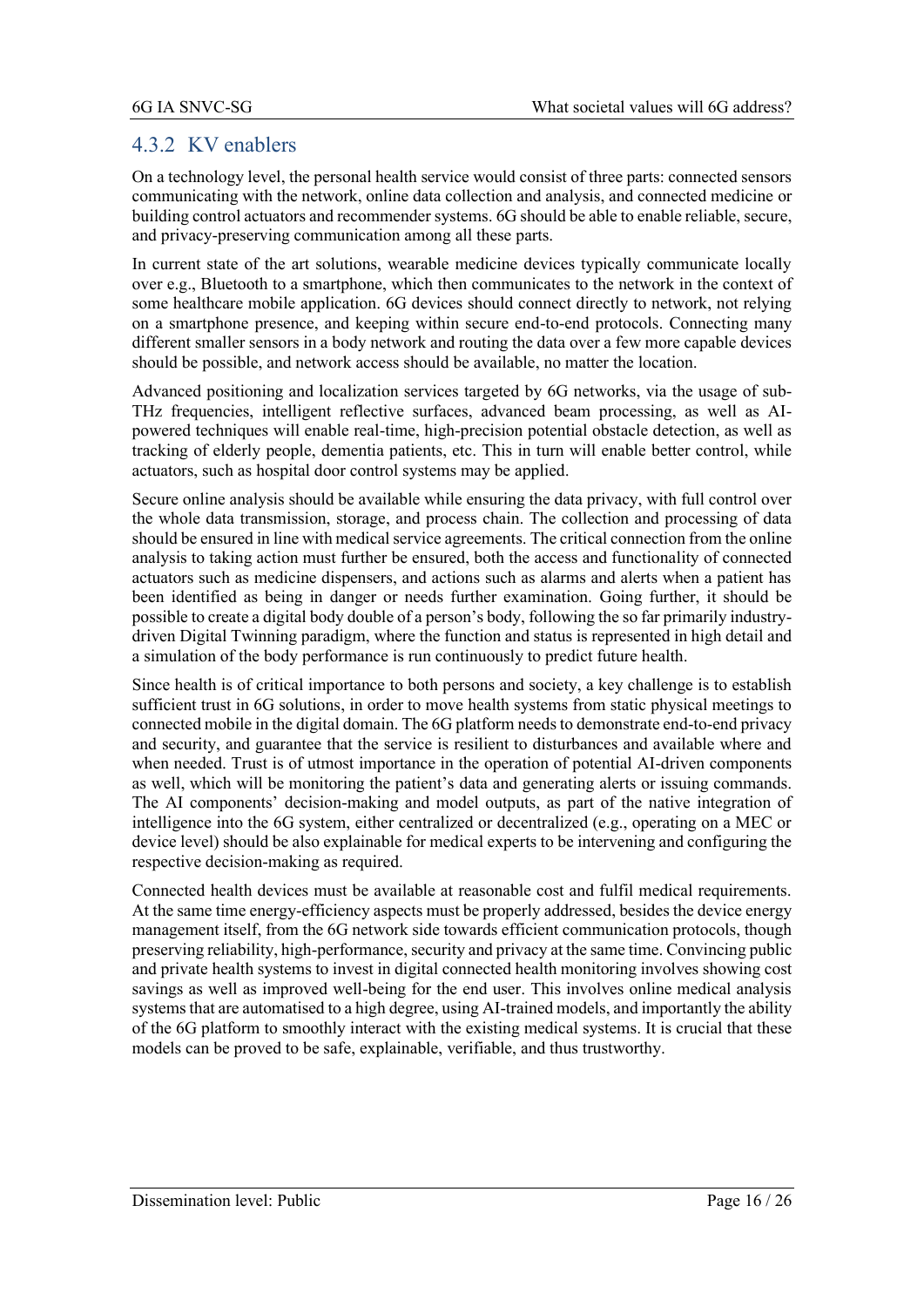## **4.4 Use case area 4 - Living and working anywhere**

### 4.4.1 KVs and related KVIs

The capability of humans to be present elsewhere than the location where they are physically and to interact with a remote environment has been a long-envisioned pursuit. To this end, teleservices are advancing over the years from simple teleconferencing to services tailored to specific aspects of humans living such as teleworking, distance learning, network-gaming, events remote attendance, etc. Such services have been broadly adopted regardless of their implementation efficiency especially during the Covid-19 pandemic, as a means to ensure safety, while providing continuity to economic activity. This trend is expected to continue and to even lead to a disruptive transformation even disruption to areas of established professional [\[35\],](#page-24-7) educational (e.g., schooling, learning, interactive tutoring) [\[36\]](#page-24-8) and personal activities, having thus have direct impact on personal and societal domains.

However, the global experience during the pandemic years has revealed that an omnipresence sense requires evolving remote human interaction beyond the nowadays simple exchange of conversational audio-video information [\[36\]](#page-24-8). "Living and working everywhere" use case area consists in *being present and interacting anytime, anywhere, using all senses if so desired*. It shall enable humans to interact with each other and with the other two worlds (physical and digital), and physical and digital things in these worlds, with all human senses used, exchanging sensory information, and even extending the capability of the sense[s \[26\]](#page-23-26). "Towards 2030, future networks are expected to enable immersive communication combined with a fully digital representation of the physical world, which can allow very precise interaction and feedback loops that can remove distance as a barrier to interaction" [\[37\].](#page-24-9)

These services are considered as key enablers to achieve many of the SDGs (e.g. SDG#4, #8, #10, #11) [\[8\],](#page-23-7) and other KVs. Use cases of this area can have a significant impact on *Societal sustainability* especially of less populated areas by enabling to perform remotely (without the need for people to re-locate or commute) various life activities (education, professional, human activities). These use cases can have an effect on *Economical Sustainability* by affecting the cost of performing these activities in other ways, by reducing unemployment at certain areas, etc. Among the affected KVs would be also the *Cultural Connection* and the access to *Knowledge,* as this use case area would enable broad access to cultural products, participation to cultural events and more education opportunities; which could be inevitable or at least burdensome if a person's physical presence is required. Last but not least, by mitigating isolation for remote persons this use case area will address in many ways the values of *Democracy* and *Digital Inclusion*. A summary of the related KVs and KVIs is included in [Table 4](#page-20-0) in Chapter 5.

### 4.4.2 KV enablers

In technical terms "Living and Working anywhere" implies broadening the scope of current communication services that focus on enhancing the capturing/ transmission and reproduction quality of audio-visual information elements, to capturing/ transmission and reproduction of Human Multimodality Information (i.e., audio, video, taste, odour, haptic and emotion). Key services to enable this family of use cases are (based on [\[26\]](#page-23-26)[\[3\]](#page-23-2)[\[38\]\)](#page-24-10) e.g. Holographic telepresence and Mixed Reality (MR) services making it possible to appear as though one is in a certain location while really being in a different location; and Extended Reality (XR) services and digital twinning enabling motion capturing of actual human activities (e.g. games, cultural events) in real time to create a Digital Twin of the activity, which can be experienced live from any angle, by millions of people worldwide. Merged reality and multimodal (i.e. audio, video,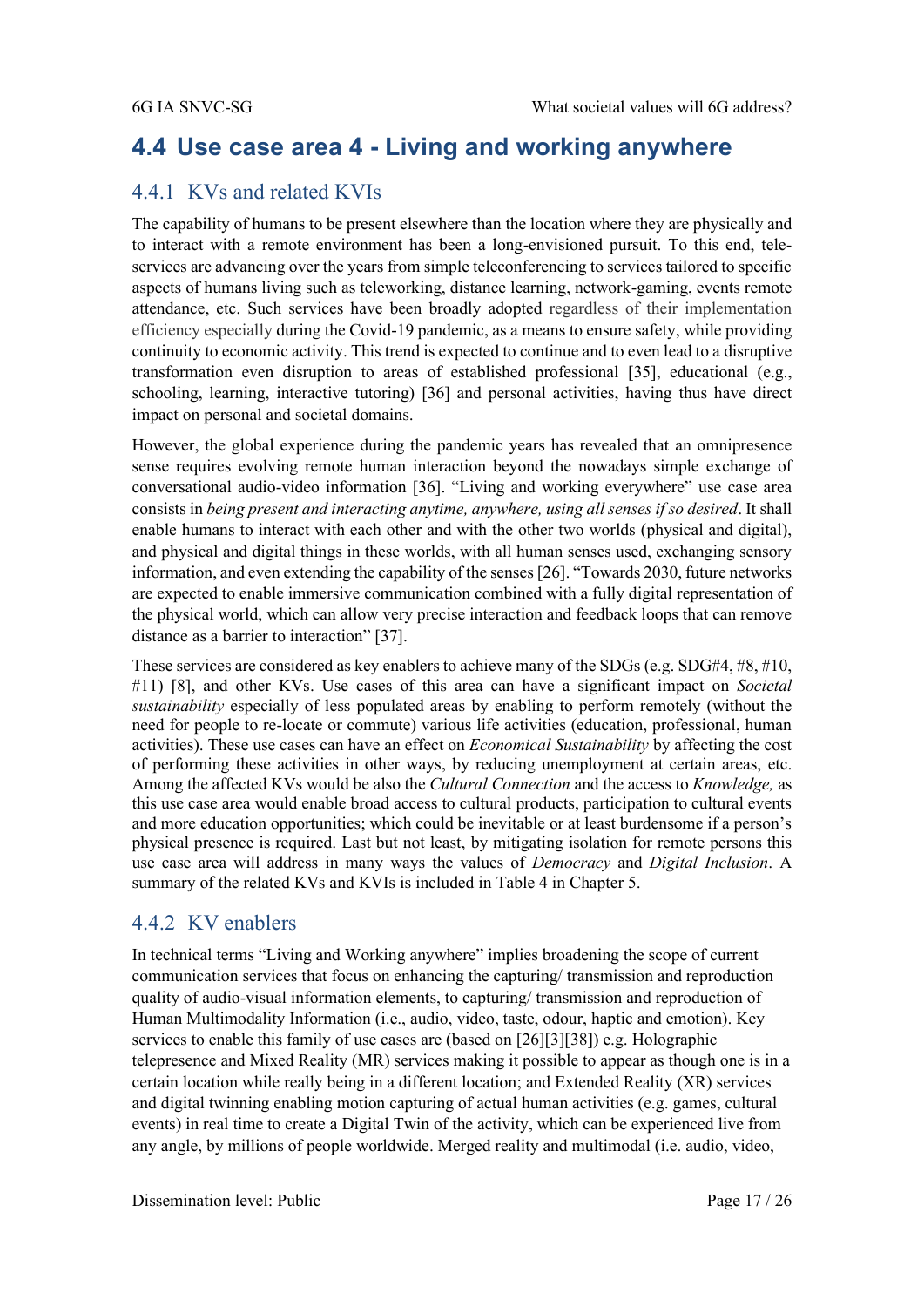taste, odour, haptic and emotion) communication services will allow interaction with humans and objects that can be present in the physical world or digitally enhanced with visual, haptic, or olfactory sensation, or even fully digital but appear to be real. These services go even further to enabling one's full participation in an activity with hologram avatar of oneself, making him/her appear fully present, e.g. by delivering tactile and sensory feedback of him/her to others, and experiencing visual information immersively through a smart contact lens. Finally, cognition and intelligent interaction services in various forms are also important, allowing for capturing a person's intentions, desires, moods, and thoughts, going beyond one's senses.

To support such services (also according to [\[39\]](#page-24-11)[\[38\]\)](#page-24-10), deployments need to provide high bandwidth (for real time multi-modal data exchange), imperceptible latencies (to avoid dizziness) excellent synchronisation of multimodal communication and control, and high-accuracy, realtime positioning beyond 5G network capabilities – being the KV enablers.

These services could be enabled by 6G deployments at architecture level (1) by incorporating advanced extreme edge deployments for achieving low latency and allowing for real time rendering and network rendering, and at technologies level (2) through next generation cell structures (highly disaggregated networks, access network densification, cell-free networks, etc.) allowing coverage support for even higher data rates and devices density and (3) more precise synchronisation and localisation techniques as well as (4) by the integration of application with the networks which can enable AI/ML services for sensing, communication and feedback assisted by relevant network functions, ultimately supporting the "AI-as-a-Service (AIaaS)" concept to facilitate and enhance device context awareness [\[38\]](#page-24-10)[\[26\].](#page-23-26)

Besides, the technical feasibility of these use cases at small scale, a common challenge in effectively contributing to the SDGs by scaling these use cases is the provisioning of service coverage to traditionally underserved areas and extending network deployments to "extreme edge". Such services will also necessitate advanced end user devices and applications being available at sufficiently low cost. Key challenges in this would be to create wearable devices such as earbuds and devices embedded in our clothing working seamlessly with each other, providing natural, intuitive interfaces [\[26\].](#page-23-26)

## **4.5 Use case area 5 – Assistance from twinned cobots**

### 4.5.1 KVs and related KVIs

Collaborative robots, or "cobots" are expected to bring human and robot interactions closer together. Cobots will reliably read and interpret human actions and interactions and react in a trustworthy, safe and efficient manner [\[38\].](#page-24-10) Cobots are predicted to enable a diverse range of tasks within different sectors: precise and challenging manufacturing tasks, care assistants for the elderly or disabled, manual labour, exoskeletons or and adaptive wheelchairs. The use case described in this paper has been taken from the Hexa-X project [\[40\].](#page-24-12)

A key aim is that cobots are able to detect environmental factors and self-adjust accordingly. Human behaviour is included as an environmental variable, as cobots may be able to suggest recommendations after interacting with humans. Self-adjustment may include switching function or reconfiguring device settings to satisfy new performance requirements. For this adjustment to occur, cobots are likely to need to be managed by AI-driven resource allocation, positioning and interference management [\[39\].](#page-24-11)

In this use case, an elderly woman, Ana, lives with diabetes and is recovering from a hip replacement operation. She lives on her own within a building complex designed for the elderly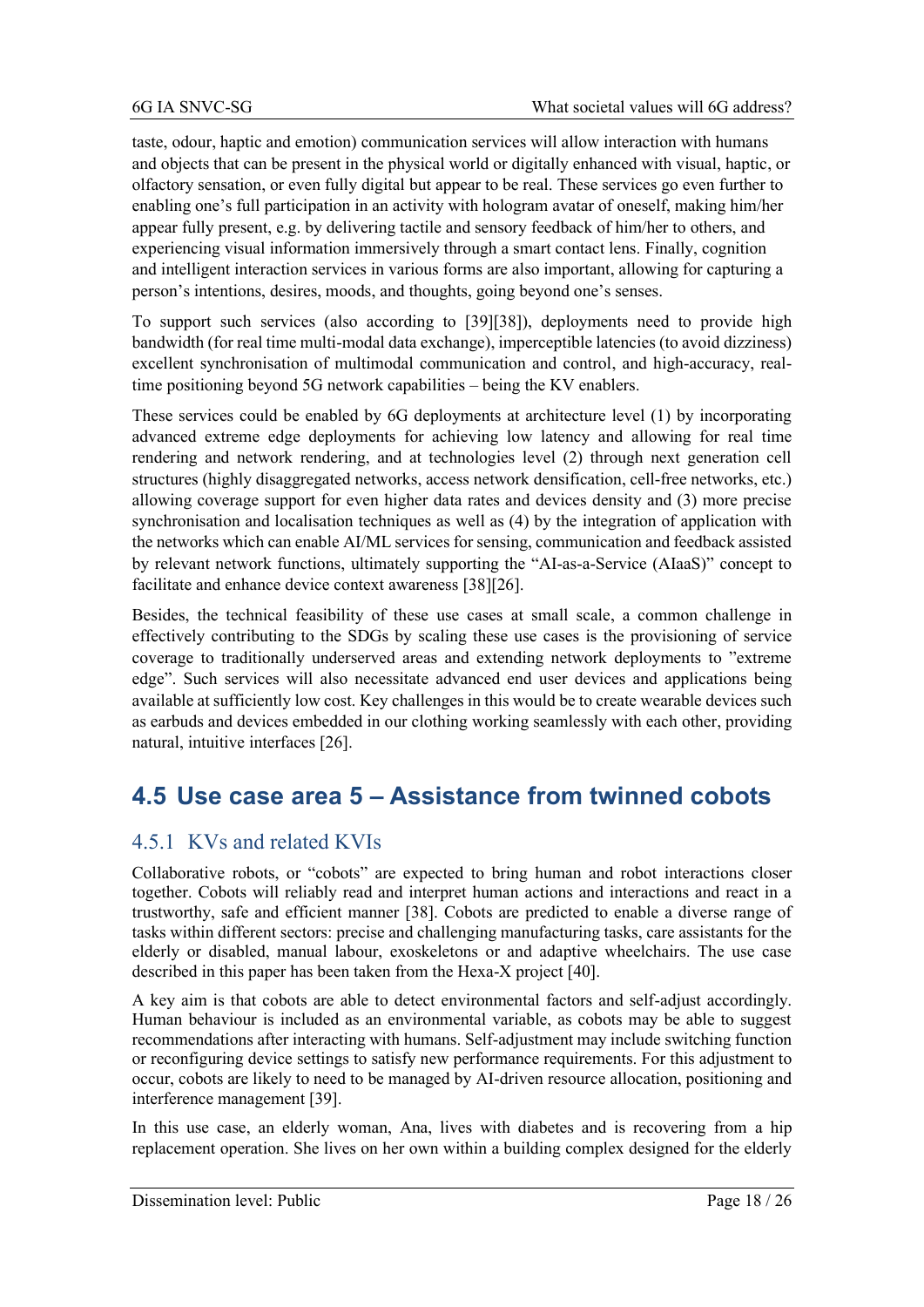to live in. Apartments come equipped with a cobot (The Little Android Helper, or T-LAH), if the resident wants one. Ana has chosen to have T-LAH in her apartment, which allows her to do tasks that she would not be able to do unaided such as blood tests as and when she wants to do them; vacuuming the floor and gently dusting surfaces and the ceiling; carrying a food tray; collecting mail and picking up other items on the floor; giving physical support (e.g., entering and leaving the shower, or as a walking aid when moving within the building).

T-LAH also provides an interface to services that require data about Ana to be collected, used, and shared with other parties. This involves e.g. building management installed environment sensors in the building - T-LAH allows Ana to change the temperature in her apartment and report issues. It can also give Ana's doctor access to her blood test results from the surgery, and visiting healthcare assistants may also access this data. Ana is part of the resident community, so T-LAH adds events to her calendar and reminds her. She can also call other rooms via a secure channel.

The goal of T-LAH is to support Ana in independent living, with as little intervention as possible. E.g., Ana does not have to adjust her schedule to wait for home help or a cleaner. The societal value of T-LAH is to enable the elderly to live at home for as long as they can do so, encourage socialisation, and prevent injuries due to falls and accidents before they occur. Key values for Ana can be *Personal freedom*, which could be estimated from the degree of influence over her daily activities and her personal mobility and degree of independence. For the home care service personnel, their *Personal health and protection from harm* can be improved which can be estimated from a reduction in work-related injuries. Overall, an impact on *Societal sustainability* can be measured through an improved cost-efficiency in the care for elderly. These KVs and KVIs are summarized in [Table 4](#page-20-0) in Chapter 5.

### 4.5.2 KV enablers

Cobots likely need to interact with each other as well as with humans and other technology interfaces. A key opportunity is to develop enhanced machine type communications. 6G will deliver peer-to-peer communications with extensions enabling robots to generate their own collaboration service. This is different to 5G offerings in that this is enabled using volatile services, initiated and managed by robots through on-demand service [\[38\].](#page-24-10) A key challenge is to create interfaces for humans to interact with cobots in a safe an effective way, adapting to the human abilities. The AI models power the actions of cobots must be trustworthy and explainable, and the entire system must be reliable and resilient to ensure personal safety.

## **4.6 Use case area 6 - Sustainable food production**

### 4.6.1 KVs and related KVIs

As worldwide population keeps growing, guaranteeing food security has been recognized as a main challenge and is in the scope of the SDG #2, "zero hunger". Food production should be maintained despite increasingly challenging environmental and climatic conditions. In recent years, changing climatic conditions with rise of temperatures, periods of drought or on the contrary heavy rainfall can ruin crops in some areas. They can also favour the appearance of diseases or parasites, also endangering the cultivation of local fruit and vegetables, or threatening species such as bees, whose role is crucial for biodiversity. For livestock a balance must be maintained between animal welfare, meeting regulatory requirements and satisfying food demand for the growing earth population.

Deployment of solutions enabled by 6G are envisioned [\[26\],](#page-23-26) relying on captors and sensors to capture the status of environmental and climatic indicators in productions areas, and Digital Twins to monitor the evolution of these indicators, identify the threats and take actions to prevent the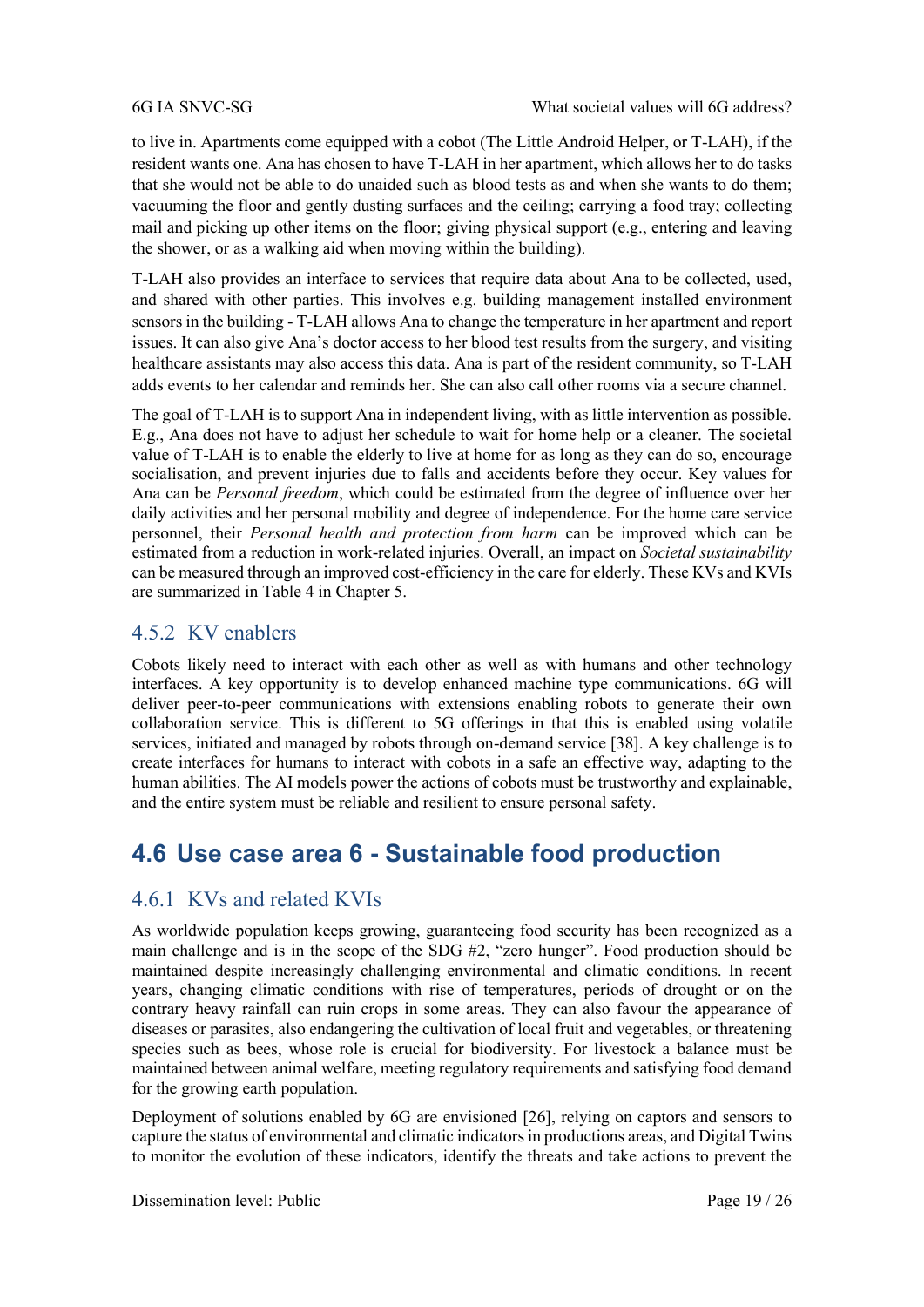impact on production. In the case of livestock, farmers are supported by augmented reality equipment that guide them to individual animals that need attention [\[29\].](#page-24-1)

Among impacted key values, *Environmental sustainability* is most prominent in this use case area, which could be estimated through the environmental footprint of agriculture activities, measuring CO2 emissions, use of fertilizers and pesticides, and impact on biodiversity. From the farmer's perspective, digitalization can mean a *Simplified life*, which can be measured in the form of time savings and reduction of manual work. Eventually, *Societal sustainability* is also addressed as guaranteeing food production will avoid shortage of food and inability to feed the planet. These KVs and KVIs are summarized in [Table 4](#page-20-0) in Chapter 5.

### 4.6.2 KV enablers

The solution will rely mainly on two parts: collection of data through a very wide set of sensors, deployed over wide areas, mainly rural, and sometimes with harsh environmental conditions (e.g., mountains) from one side, and the management of the data collected to visualize the instant status of the crops and conditions, to monitor and prevent potential threats harmful for the food production. 6G should be crucial to deliver these two parts. First, 6G should sustain the connection of very high number of sensors all over the world, setting challenging requirements on the number of connected devices and on wide area coverage. A main challenge are the deployment conditions. In these wide rural areas, power supply is a challenge, and the development of zero-energy devices, relying on energy harvesting for powering the sensors is needed. The use case will require development of sensors offering extreme robustness to climatic conditions, and extremely long lifetime to minimize the impact on the environment. Another challenge is related to the coverage, as the service should be offered everywhere there is agriculture including very remote areas. Finally, trustworthiness is necessary, to ensure that alerts are processed in due time.

In the case of localisation of livestock needing attention, current solutions for extended reality equipment use short-range beacons to identify their location. 6G network coverage is needed to correctly position augmentation within the physical environment and provide access to highdefinition video for monitoring.

6G should also enable digital twin monitoring in real time of conditions at the level of microlocations, scattered over wide areas, but also to test and optimize potential solutions, such as plant treatment, and experiment specific strategies to remediate to the threat. AI algorithms can also be introduced to increase automation of the detection of threats and preventive actions.

For livestock monitoring, the motivation is for more efficient operation of farmers to look after the well-being of their animals, which can be reported to regulatory bodies to assess compliance with animal welfare regulations. The main innovation is for livestock such as cows, pigs and chickens to wear collars that monitor animals' well-being and health and if contraventions occur to animal welfare regulations, farmers and eventually regulatory bodies are notified. Parameters that are monitored are for example position, movement pensum and time spent indoors/outdoors, body temperature, audio from animals, or oestrous cycle. Related requirements include frequent estimation of accurate location and orientation allowing monitoring of mobility of the animals. Health data sensing is monitored every minute. The requirements on data volume and density of IoT devices are directly proportional to the monitored livestock population.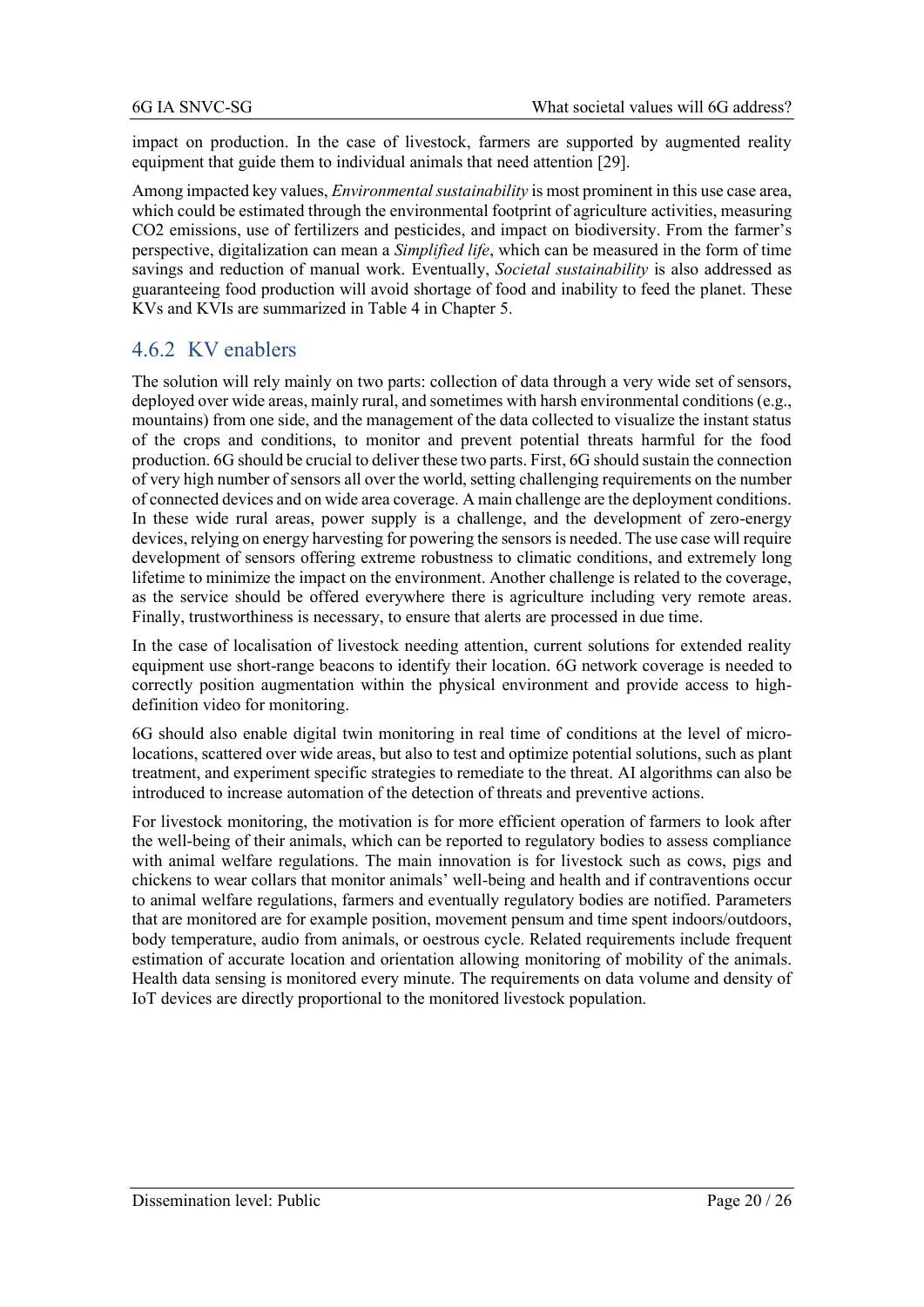# **5 Expected impact on key values**

Following the steps in Chapter 3, the use case areas described in Chapter 4 have been analysed with respect to KVs (listed in Chapter 2) and possible KVIs. An overview of the results is presented in [Table 4.](#page-20-0) It should be noted that this is one initial set of KVs and KVIs that does not exclude other sets, with a more complete view.

<span id="page-20-0"></span>

| <b>Use</b><br>case<br>area              | <b>KV</b> examples                                    | <b>KVI</b> examples                                                                                       | <b>KV</b> enabler examples                                                                                                                                                                             |
|-----------------------------------------|-------------------------------------------------------|-----------------------------------------------------------------------------------------------------------|--------------------------------------------------------------------------------------------------------------------------------------------------------------------------------------------------------|
|                                         | <b>Societal</b><br>sustainability                     | Reduced emergency response times;<br>Increased operational efficiency of<br>interventions in remote areas | Flexible network fabric with dynamic<br>network and service orchestration and<br>automation; Mobile ad-hoc networking;<br>TN/NTN convergence                                                           |
| 1: Emergency response & warning systems | <b>Environmental</b><br>sustainability                | Increased area of protected and<br>surveyed natural habitats and climate<br>preserves                     | Energy-efficient monitoring sensors;<br>Flexible analytics services and network<br>automation; Mobile ad-hoc networking;<br>TN/NTN convergence                                                         |
|                                         | <b>Personal health</b><br>and protection<br>from harm | Increased operational efficiency for<br>saving lives in emergencies; Reduced<br>injuries in PPDR missions | Joint communication and sensing; Safe<br>and easy to use XR devices; Network and<br>service automation for low-latency<br>analytics                                                                    |
|                                         | <b>Trust</b>                                          | Reported confidence in advanced<br>digital devices, systems, and services<br>in critical missions         | Rugged and robust devices; Secure and<br>trustworthy AI; System E2E privacy and<br>security                                                                                                            |
|                                         | Environmental<br>sustainability                       | Environmental footprint of urban<br>transport of persons and goods                                        | Services for coordinating and planning<br>routes; Precise positioning / localization                                                                                                                   |
| mobility                                | Simplified life                                       | Access and ease of use of public<br>transport                                                             | Multimodal interconnectivity services                                                                                                                                                                  |
| 2: Smart city with urban                | <b>Personal health</b><br>and protection<br>from harm | Injuries in urban traffic                                                                                 | Multi-agent supporting network<br>architecture; 3D coverage; Resilient and<br>reliable networks; Joint communication<br>and sensing                                                                    |
| ring & actuation                        | <b>Personal health</b><br>and protection<br>from harm | Access to autonomous health<br>monitoring service                                                         | Medically safe on-body devices with long<br>autonomous operation time; Ubiquitous<br>coverage; Precise positioning /<br>localization; Secure and trustworthy AI;<br>Digital twinning of patient's body |
| everywhere                              | Privacy and<br>confidentiality                        | Reported user control of medical data<br>for storage/transmission/processing                              | System E2E privacy and security;<br>Decentralized processing / offloading to<br>devices, edge, etc.; Secure and<br>trustworthy AI                                                                      |
| 3: Personal health monito               | <i>Societal</i><br>sustainability                     | Average cost saving in health care<br>system per patient                                                  | System resilience; Ecosystem adaptation<br>and integration; Zero-touch system<br>(re)configuration for minimizing human<br>intervention                                                                |

**Table 4. Key values mapped to use case areas, related KVIs, and enablers**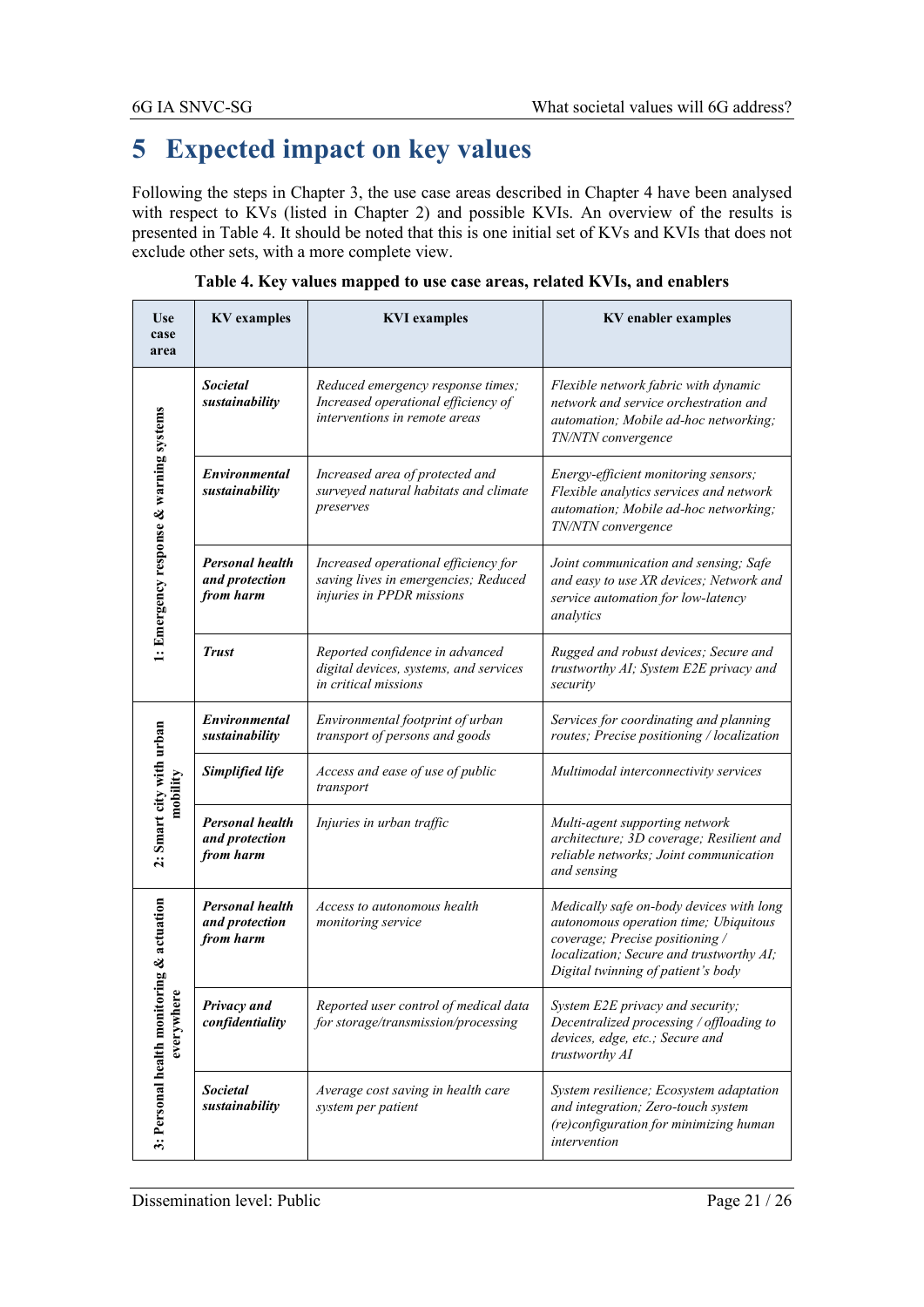|                                      | <b>Trust</b>                                          | Reported trust level for autonomous e-<br>health components; Accuracy rate in<br>e-health AI-related events'<br>identification and/or decision making      | Secure and trustworthy AI; System<br>resilience                                                                                       |
|--------------------------------------|-------------------------------------------------------|------------------------------------------------------------------------------------------------------------------------------------------------------------|---------------------------------------------------------------------------------------------------------------------------------------|
|                                      | <b>Societal</b><br>sustainability                     | Travelling / commuting time<br>reduction; Access to job market; Life<br>opportunities in rural areas                                                       | Ubiquitous coverage for basic MBB;<br>Low-cost connectivity                                                                           |
|                                      | <b>Economical</b><br>sustainability<br>and innovation | Cost-efficiency of living and working<br>in rural areas; Number of activities<br>that can be performed anywhere                                            | Operational cost efficiency; Low-cost<br>scalability and expandability                                                                |
| 4: Living and working everywhere     | Cultural<br>connection                                | Access to cultural products (#products<br>/ product types); Access to cultural<br>events (#events / product types);<br>Number of cultural domains impacted | Extended service coverage with<br>sufficient $QoS - especially for XR$<br>applications; XR reality services                           |
|                                      | <b>Digital inclusion</b>                              | Access to internet in communities and<br>areas                                                                                                             | Ubiquitous coverage for basic MBB                                                                                                     |
|                                      | Knowledge                                             | Access to quality education (at all<br>levels, esp. higher); Access to digital<br>libraries; Access to and interaction<br>with knowledge groups            | Merged reality and multimodal<br>communication services                                                                               |
|                                      | Democracy                                             | Access to / active participation in<br>administrative and political functions                                                                              | Ubiquitous coverage for basic MBB;<br>Merged reality and multimodal<br>communication services                                         |
|                                      | <b>Personal health</b><br>and protection<br>from harm | Injuries in labour-intense activities                                                                                                                      | Autonomous cobots using trustworthy<br>AI; Human-adaptive interfaces with<br>intent interpretation; System resilience                 |
| 5: Assistance from<br>twinned cobots | <b>Societal</b><br>sustainability                     | Cost-efficiency in labour-intense<br>operations                                                                                                            | Autonomous cobots using trustworthy AI                                                                                                |
|                                      | Personal<br>freedom                                   | Degree of influence over your daily<br>activities; Degree of personal mobility                                                                             | Human-adaptive interfaces with intent<br>interpretation; System resilience                                                            |
| 6: Sustainable food production       | Environmental<br>sustainability                       | Environmental footprint of agriculture<br>activities; Energy use in agricultural<br>activities                                                             | Energy-efficient monitoring sensors /<br>zero-energy devices; Ubiquitous<br>coverage; Digital Twin for monitoring<br>and intervention |
|                                      | Simplified life                                       | Time savings in agricultural activities                                                                                                                    | Joint communication and sensing;<br>Federated learning; AI for detection of<br>threats and action                                     |
|                                      | <b>Societal</b><br>sustainability                     | Increase in agriculture productivity;<br>Reliability of food production                                                                                    | Ubiquitous coverage; Digital Twin for<br>monitoring and intervention                                                                  |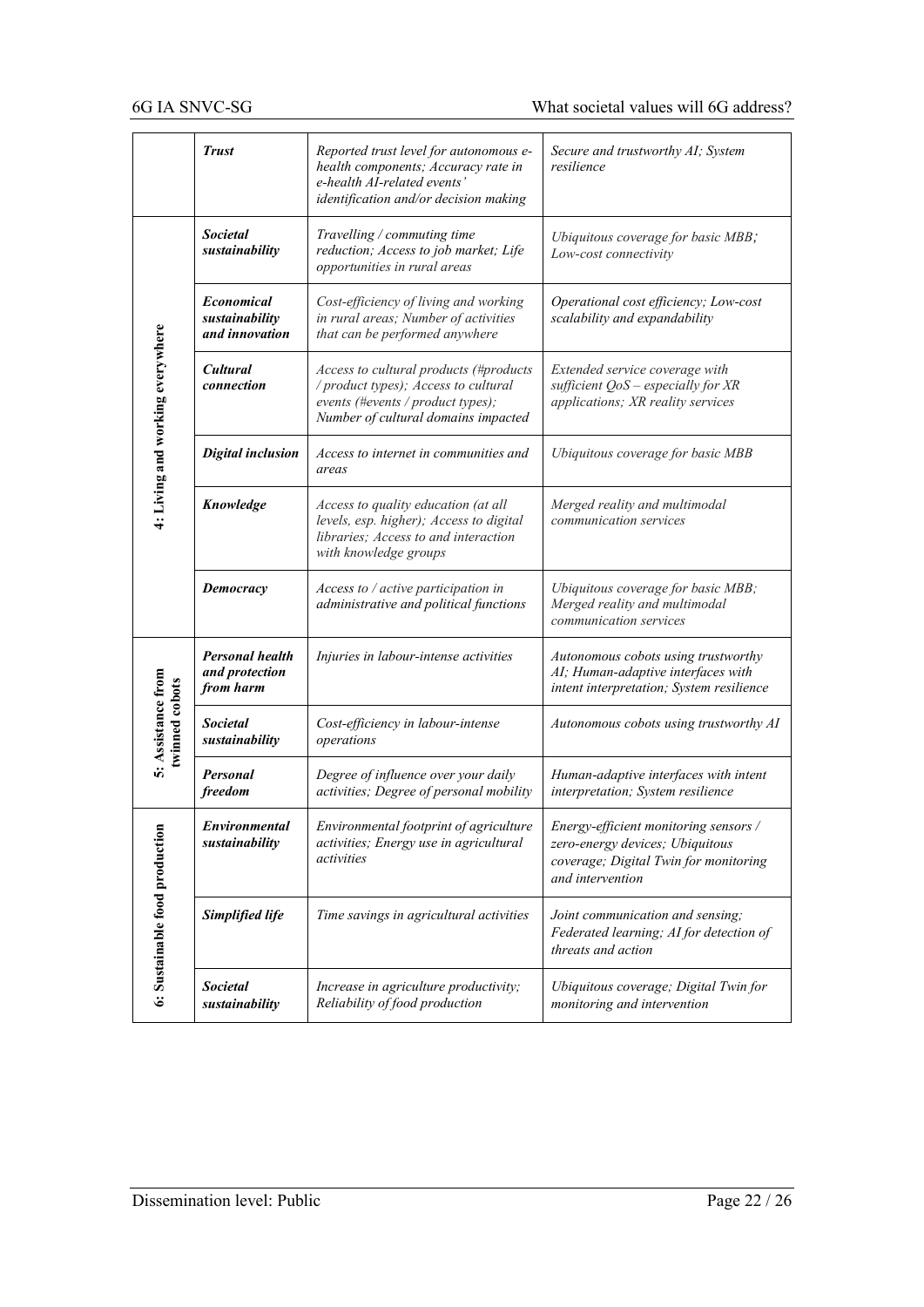## **6 Terminology**

**6G**: the 6<sup>th</sup> generation of wireless network technology planned for 2030

**AI/ML**: Artificial Intelligence / Machine Learning, learning-based virtual intelligence

**AR/VR/MR/XR**: Augmented / Virtual / Merged / Extended Reality

**eMBB/URLLC/mMTC**: Enhanced Mobile Broadband / Ultra Reliable Low Latency Communication / massive Machine Type Communication

**E2E**: End-To-End, i.e. between communication endpoints

**GNSS**: Global Navigation Satellite System, e.g. Galileo, GPS

**ICT**: Information and Communication Technology

**KV (Key Value)**: values important to people and society that may be directly addressed or indirectly impacted by future network technology

**KVI (Key Value Indicator)**: a measurable quantity or requirement on future networks that in some form provides an estimate of an enabled KV

**Key Value enabler**: an aspect of future network technology that enables a usage related to a KV

**KPI (Key Performance Indicator)**: a measurable quantity or requirement technically on future networks that in some form provides an estimate of performance

**NTN**: Non-Terrestrial Networks, e.g. UAV/HAP/LEO

**PPDR**: Public Protection and Disaster Relief

**SDG**: Sustainable Development Goal, defined by UN [\[4\]](#page-23-3)

**SNS**: Smart Network & Services, a joint undertaking program between EC and 6G-IA [\[2\]](#page-23-1)

**T-LAH**: The Little Android Helper – a home care cobot example

**TRL**: Technology Readiness Level [\[22\]](#page-23-22)

**UAM**: Urban Air Mobility, e.g. with drones or air taxis

**UAV/HAP/LEO**: Unmanned Aerial Vehicle / High Altitude Platform / Low Earth Orbit satellite

**Use case**: a usage of future network technology involving a delivered service or functionality



#### **Overview of KVI-related concepts and purposes**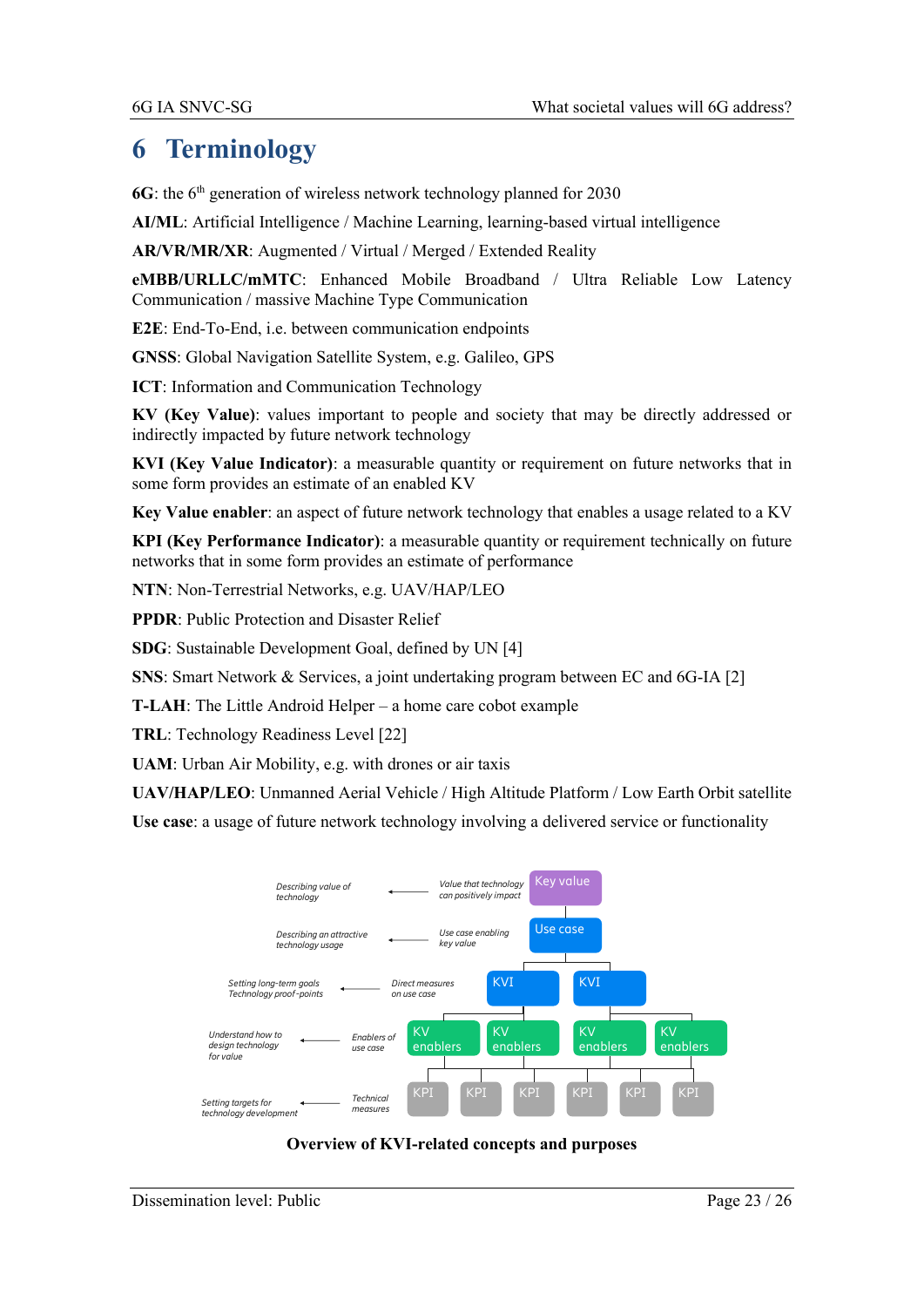## **7 References**

- <span id="page-23-0"></span>[1] E.g., the [6G Flagship,](https://www.6gflagship.com/) [Next G Alliance](https://nextgalliance.org/) and the work of the United Nation's International Telecommunications Union [\(ITU-2030\)](https://www.itu.int/en/ITU-R/study-groups/rsg5/rwp5d/Pages/default.aspx)
- <span id="page-23-1"></span>[2] Smart Networks and Services joint undertaking, url: [https://digital](https://digital-strategy.ec.europa.eu/en/policies/smart-networks-and-services-joint-undertaking)[strategy.ec.europa.eu/en/policies/smart-networks-and-services-joint-undertaking](https://digital-strategy.ec.europa.eu/en/policies/smart-networks-and-services-joint-undertaking)
- <span id="page-23-2"></span>[3] 5G-IA European Vision for the 6G Network Ecosystem, url: WhitePaper-6G-Europe.pdf [\(5g-ppp.eu\)](https://5g-ppp.eu/wp-content/uploads/2021/06/WhitePaper-6G-Europe.pdf)
- <span id="page-23-3"></span>[4] United Nations, 2020, The 17 Goals, url: https://sdgs.un.org/goals
- <span id="page-23-4"></span>[5] [A European Green Deal | European Commission \(europa.eu\)](https://ec.europa.eu/info/strategy/priorities-2019-2024/european-green-deal_en#documents)
- <span id="page-23-12"></span><span id="page-23-5"></span>[6] [The European Commission's priorities | European Commission \(europa.eu\)](https://ec.europa.eu/info/strategy/priorities-2019-2024_en)
- <span id="page-23-6"></span>[7] Seppo, Y., et al, 2020, [White paper on business of 6G, 6G research visions, No. 3.](http://jultika.oulu.fi/files/isbn9789526226767.pdf)
- <span id="page-23-7"></span>[8] Matinmikko-Blue, M., et al, 2020, [White paper on 6G drivers and the UN SDGs, 6G](http://jultika.oulu.fi/files/isbn9789526226699.pdf)  [research visions, No. 2](http://jultika.oulu.fi/files/isbn9789526226699.pdf)
- <span id="page-23-8"></span>[9] von der Leyen, 2019, Political Guidelines for the next European Commission 2019-2024, url: [https://ec.europa.eu/info/sites/default/files/political-guidelines-next](https://ec.europa.eu/info/sites/default/files/political-guidelines-next-commission_en_0.pdf)[commission\\_en\\_0.pdf](https://ec.europa.eu/info/sites/default/files/political-guidelines-next-commission_en_0.pdf)
- <span id="page-23-9"></span>[10] Malmodin, Jens & Bergmark, Pernilla. (2015). Exploring the effect of ICT solutions on GHG emissions in 2030. 10.2991/ict4s-env-15.2015.5.
- <span id="page-23-10"></span>[11] Stockholm Resilience Center, url: https://www.stockholmresilience.org/research/research-news/2017-02-28-contributions-toagenda-2030.html
- <span id="page-23-11"></span>[12] NGMN, 2021, 6G Drivers and Vision, v1.0, url: [https://www.ngmn.org/wp](https://www.ngmn.org/wp-content/uploads/NGMN-6G-Drivers-and-Vision-V1.0_final.pdf)[content/uploads/NGMN-6G-Drivers-and-Vision-V1.0\\_final.pdf](https://www.ngmn.org/wp-content/uploads/NGMN-6G-Drivers-and-Vision-V1.0_final.pdf)
- <span id="page-23-13"></span>[13] V. Ziegler and S. Yrjola, "6G Indicators of Value and Performance," 2020 2nd 6G Wireless Summit (6G SUMMIT), 2020, pp. 1-5, doi:
	- 10.1109/6GSUMMIT49458.2020.9083885.
- <span id="page-23-14"></span>[14] [ISITETHICAL](https://www.isitethical.org/portfolio-item/privacy)
- <span id="page-23-15"></span>[15] The Hexa-X project, url:<https://hexa-x.eu/>
- <span id="page-23-16"></span>[16] Crash Course Economics podcast, Big Tech vs The Public, with Francesca Bria, url: [https://www.listennotes.com/podcasts/crash-course/big-tech-vs-the-public-with](https://www.listennotes.com/podcasts/crash-course/big-tech-vs-the-public-with-ikbvN4eT1tF)[ikbvN4eT1tF](https://www.listennotes.com/podcasts/crash-course/big-tech-vs-the-public-with-ikbvN4eT1tF)
- <span id="page-23-17"></span>[17] Petersen, K. et al, 2015, Designing with Users: Co-Design for Innovation in Emergency [Technologies.](https://eprints.lancs.ac.uk/id/eprint/74879/1/2015_Petersenetal_Co_Design_ISCRAM2015.pdf)
- <span id="page-23-18"></span>[18] Büscher, M. et al, 2013, *Privacy*, *Security*, *Liberty: Informing the Design of EMIS.*
- <span id="page-23-19"></span>[19] Büscher, M. & Spurling, N., 2019. [Social Acceptance and Societal Readiness Levels.](https://decarbon8.org.uk/social-acceptance-and-societal-readiness-levels)
- <span id="page-23-20"></span>[20] Büscher, M., 2020, [Good Practitioner-led Innovation](https://www.psc-europe.eu/20-november-2020-november-use-cases-and-scenarios-for-good-practitioner-led-innovation-in-ppdr/)
- <span id="page-23-21"></span>[21] url: [https://en.wikipedia.org/wiki/Wicked\\_problem](https://en.wikipedia.org/wiki/Wicked_problem)
- <span id="page-23-22"></span>[22] E.g. url: [https://cdn1.euraxess.org/career-development/researchers/manual-scientific](https://cdn1.euraxess.org/career-development/researchers/manual-scientific-entrepreneurship/major-steps/trl)[entrepreneurship/major-steps/trl](https://cdn1.euraxess.org/career-development/researchers/manual-scientific-entrepreneurship/major-steps/trl)
- <span id="page-23-23"></span>[23] BroadWay project, "A pan-European broadband mobile system for PPDR, validated by sustainable test and evaluation capabilities", 2022, url: [https://www.broadway](https://www.broadway-info.eu/scenarios/)[info.eu/scenarios/](https://www.broadway-info.eu/scenarios/)
- <span id="page-23-24"></span>[24] Global System for Mobile Communications Association Whitepaper, "SM ACritical Communications IoT Concepts Paper", 2020, url: [https://www.gsma.com/iot/wp](https://www.gsma.com/iot/wp-content/uploads/2019/12/202001_GSMA_IoT_Critical-Comms-IoT-Concepts-Paper.pdf)[content/uploads/2019/12/202001\\_GSMA\\_IoT\\_Critical-Comms-IoT-Concepts-Paper.pdf](https://www.gsma.com/iot/wp-content/uploads/2019/12/202001_GSMA_IoT_Critical-Comms-IoT-Concepts-Paper.pdf)
- <span id="page-23-25"></span>[25] AI@Edge, Deliverable 2.1, url: https://aiatedge.eu/wpcontent/uploads/2021/09/AI@EDGE\_D2.1\_Use-cases-requirements-and-preliminarysystem-architecture\_v1.0-1.pdf
- <span id="page-23-26"></span>[26] Hexa-X project, Deliverable 1.2 "Expanded 6G vision, use cases and societal values", 2021, url: [https://hexa-x.eu/wp-content/uploads/2021/05/Hexa-X\\_D1.2.pdf](https://hexa-x.eu/wp-content/uploads/2021/05/Hexa-X_D1.2.pdf)
- <span id="page-23-27"></span>[27] Airmour, Deliverable 2.2, url: https://fvh.io/airmourscenarios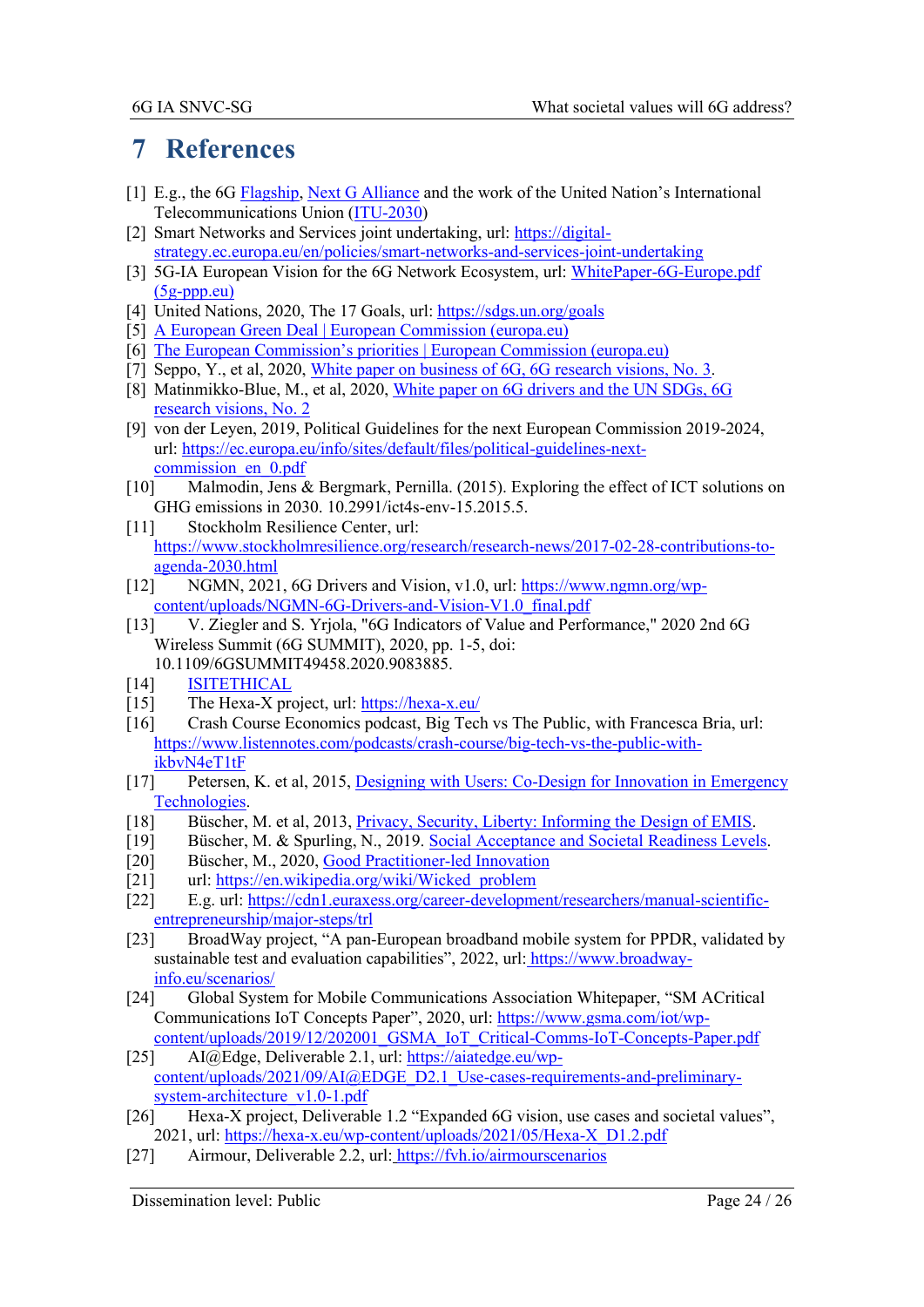- <span id="page-24-0"></span>[28] Reindeer project, D1.1 "Use case-driven specifications and technical requirements and initial channel model", 2021, doi: <https://doi.org/10.5281/zenodo.5561844>
- <span id="page-24-1"></span>[29] 6GBrains, Deliverable 2.1, url: https://doi.org/10.5281/zenodo.5185388
- <span id="page-24-2"></span>[30] Public Safety Communications Europe Forum, url: [https://www.psc](https://www.psc-europe.eu/about/about-us)[europe.eu/about/about-us](https://www.psc-europe.eu/about/about-us)
- <span id="page-24-3"></span>[31] Svt Nyheter, 2018, Så tog bränderna över den svenska sommaren 2018 (How the fires took over the Swedish summer of 2018), url: [https://www.svt.se/nyheter/inrikes/sa-tog](https://www.svt.se/nyheter/inrikes/sa-tog-branderna-over-den-svenska-sommaren)[branderna-over-den-svenska-sommaren](https://www.svt.se/nyheter/inrikes/sa-tog-branderna-over-den-svenska-sommaren)
- <span id="page-24-4"></span>[32] Parliament of Australia, 2020, 2019-20 Australian bushfires – frequently asked questions: a quick guide, url: [https://www.aph.gov.au/About\\_Parliament/Parliamentary\\_Departments/Parliamentary\\_Libra](https://www.aph.gov.au/About_Parliament/Parliamentary_Departments/Parliamentary_Library/pubs/rp/rp1920/Quick_Guides/AustralianBushfires) [ry/pubs/rp/rp1920/Quick\\_Guides/AustralianBushfires](https://www.aph.gov.au/About_Parliament/Parliamentary_Departments/Parliamentary_Library/pubs/rp/rp1920/Quick_Guides/AustralianBushfires)
- <span id="page-24-5"></span>[33] Greek Reporter, 2021, Greece Fires: Foreign Assistance Surpasses All Expectations, url: [https://greekreporter.com/2021/08/11/greece-fires-foreign-assistance-surpasses-every](https://greekreporter.com/2021/08/11/greece-fires-foreign-assistance-surpasses-every-expectation)[expectation](https://greekreporter.com/2021/08/11/greece-fires-foreign-assistance-surpasses-every-expectation)
- <span id="page-24-6"></span>[34] Hexa-X project, Deliverable 3.1, "Localisation and sensing use cases and gap analysis", 2022, url: [https://hexa-x.eu/wp-content/uploads/2022/02/Hexa-X\\_D3.1\\_v1.4.pdf](https://hexa-x.eu/wp-content/uploads/2022/02/Hexa-X_D3.1_v1.4.pdf)
- <span id="page-24-7"></span>[35] European Trade Union Institute, "Teleworking in the aftermath of the Covid-19 pandemic; Enabling conditions for a successful transition", url: <https://www.etui.org/publications/teleworking-aftermath-covid-19-pandemic>
- <span id="page-24-8"></span>[36] The World Bank, "Remote Learning During COVID-19: Lessons from Today, Principles for Tomorrow", url: [https://www.worldbank.org/en/topic/edutech/brief/how](https://www.worldbank.org/en/topic/edutech/brief/how-countries-are-using-edtech-to-support-remote-learning-during-the-covid-19-pandemic)[countries-are-using-edtech-to-support-remote-learning-during-the-covid-19-pandemic](https://www.worldbank.org/en/topic/edutech/brief/how-countries-are-using-edtech-to-support-remote-learning-during-the-covid-19-pandemic)
- <span id="page-24-9"></span>[37] Ericsson, "6G – Connecting a cyber-physical world" Whitepaper, 2020, url: [https://www.ericsson.com/en/reports-and-papers/white-papers/a-research-outlook-towards-](https://www.ericsson.com/en/reports-and-papers/white-papers/a-research-outlook-towards-6g) $6g$
- <span id="page-24-10"></span>[38] NGMN, "6G Use Cases and Analysis", February 22, 2022, url: <https://www.ngmn.org/wp-content/uploads/NGMN-6G-Use-Cases-and-Analysis.pdf>
- <span id="page-24-11"></span>[39] 3GPP TR 26.928 V16.1.03, "Technical Specification Group Services and System Aspects; Extended Reality (XR) in 5G", url: [https://www.3gpp.org/ftp/Specs/archive/26\\_series/26.928/26928-g10.zip](https://www.3gpp.org/ftp/Specs/archive/26_series/26.928/26928-g10.zip)
- <span id="page-24-12"></span>[40] Hexa-X, Deliverable D1.3, "Targets and requirements for 6G - initial E2E architecture," March 2022, url: [https://hexa-x.eu/wp-content/uploads/2022/03/Hexa-X\\_D1.3.pdf](https://hexa-x.eu/wp-content/uploads/2022/03/Hexa-X_D1.3.pdf)